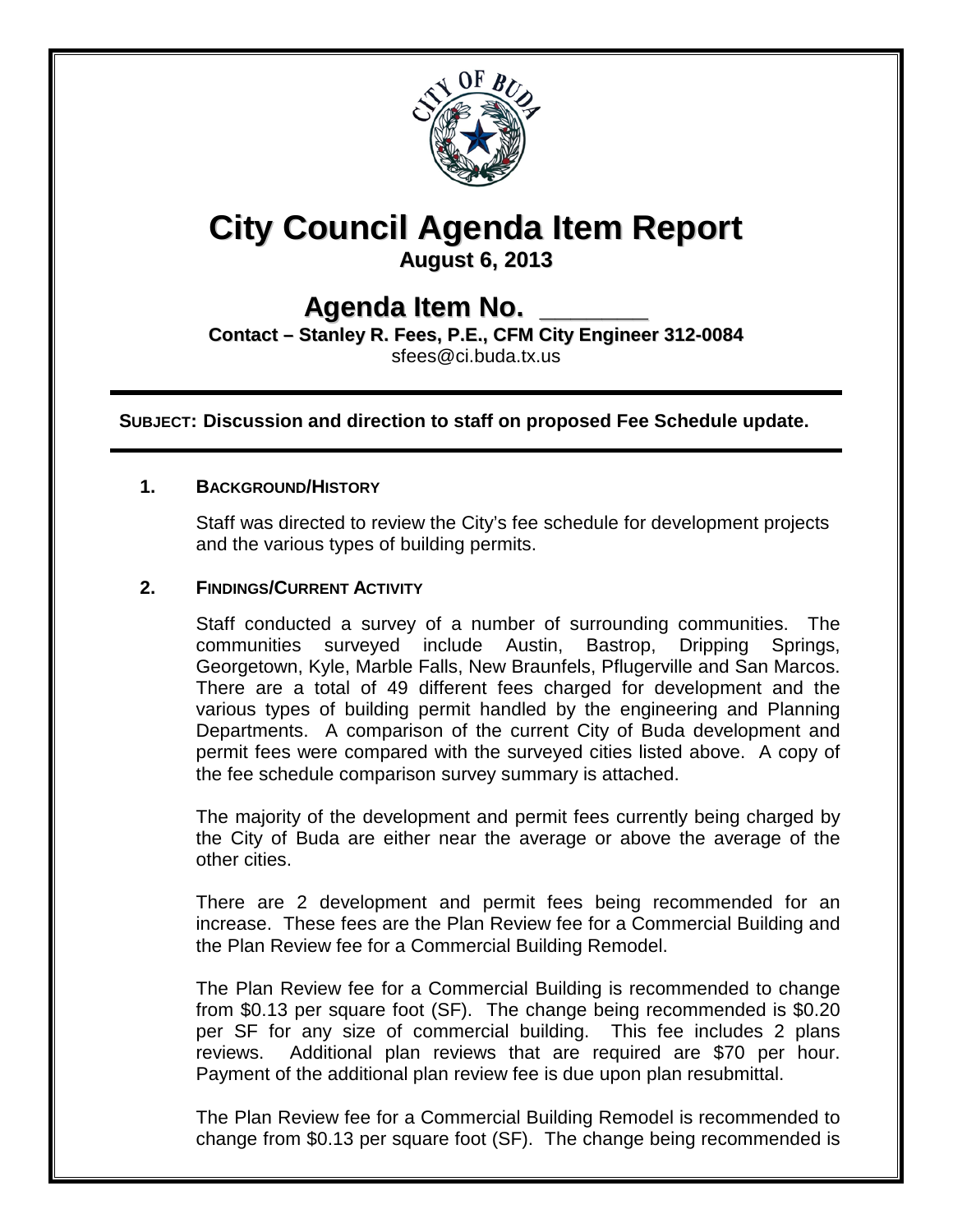\$0.20 per SF for any size of commercial building. This fee includes 2 plans reviews. Additional plan reviews that are required are \$70 per hour. Payment of the additional plan review fee is due upon plan resubmittal.

There is a new fee proposed for copies of maps. These fees are:

| 8-1/2" x 11" Map (per page)             | \$2.00  |
|-----------------------------------------|---------|
| 11" x 17" Map (per page)                | \$5.00  |
| Full Plan size up to 32"x42" (per page) | \$40.00 |

There are 12 additional new fees proposed. These fees are:

| <b>Backflow Contractor registration</b>   | \$75                      |
|-------------------------------------------|---------------------------|
| <b>Cross Connection Permit (Customer)</b> | \$25 per device           |
| Cross Connection Permit (Test by City)    | \$200                     |
| Cross Connection Permit (Re-Test by City) | \$100                     |
| Inspections - Re-inspection fee           | \$75                      |
| Parking fee in lieu                       | \$2,000 per parking space |
| <b>Public Hearing Re-notification</b>     | \$350                     |
| Signs - Electronic Reader Board           | \$20                      |
| (message on City Sign for up to 30 days)  |                           |
| Site Plan Review - minor (<0.5 acre)      | $$750 + $20$ per acre     |
| <b>Start Work without permit</b>          | \$150                     |
| Technology fee - My Permit Now            | \$10                      |
| <b>Fire Hydrant Meter Deposit</b>         | \$1,500                   |

There is new language proposed for site plan review application. Currently the application fee is  $$2,000 + $20$  per acre In City and  $$1,000 + $20$  per acre Out of City. There is no limit on the number of plan reviews under the current fee schedule. The proposed fee value will not change but will be limited to the plan application review and then one subsequent plan update review. If the plans are not complete after these two reviews, then a new site plan application fee will be required. This is being proposed to cover the cost of extended site plan reviews being performed by LAN.

The Finance Department has included a copy of the proposed water, wastewater and trash rate increase for FY 2013-2014.

Solid waste rates, which include single-stream recycling, will continue the fixed rate adjustments as contained in Attachment A of the solid waste contract with TDS. Residential rates increase 5% annually. However, it is important to note that this combined solid waste & single stream recycling rate remains one of the lowest in the region. The base residential rate charged to the City by TDS will increase from \$15.33 to \$16.02 per residential account. Extra cart and extra bag costs will increase from \$5.23 to \$5.46 per each extra bag pickup (rare) and per extra cart issued to a residential account.

A copy of the proposed fee schedule is attached. The proposed changes to the fee schedule are highlighted in yellow.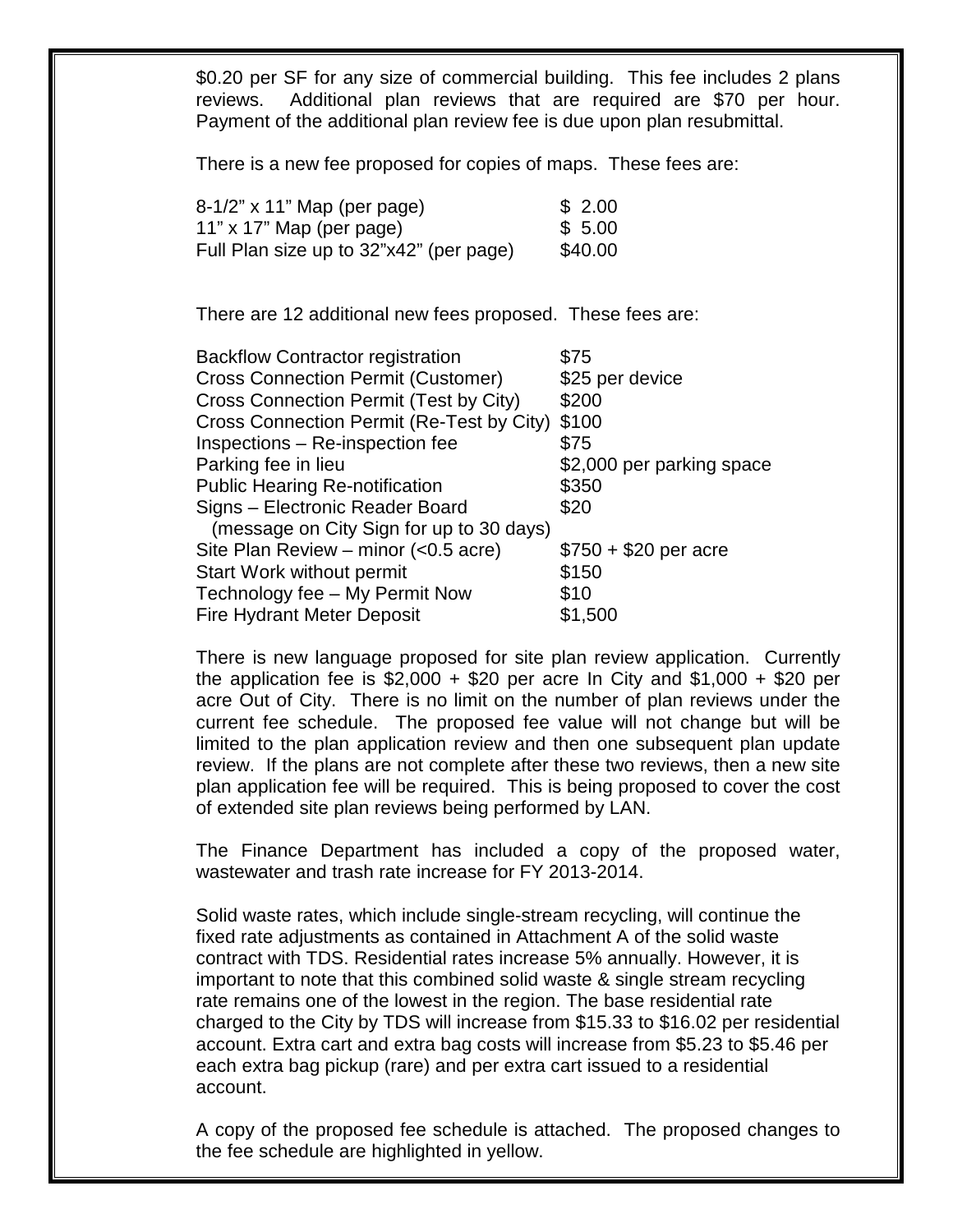## **3. FINANCIAL IMPACT**

Based on the number of permits issued this budget year, these revised fees would generate the following amounts.

|                               | No. Permits | Add'l Revenue |
|-------------------------------|-------------|---------------|
| <b>Plan Review Commercial</b> | 10 permits  | \$3,318.17    |
| Plan Review Com. Remodel      | 9 permits   | \$2,099.90    |

The Finance Manager is available to discuss the financial impact for the Utility Rates.

## **4. ACTION OPTIONS/RECOMMENDATION**

Staff is requesting direction from City Council on the proposed fee schedule amendments.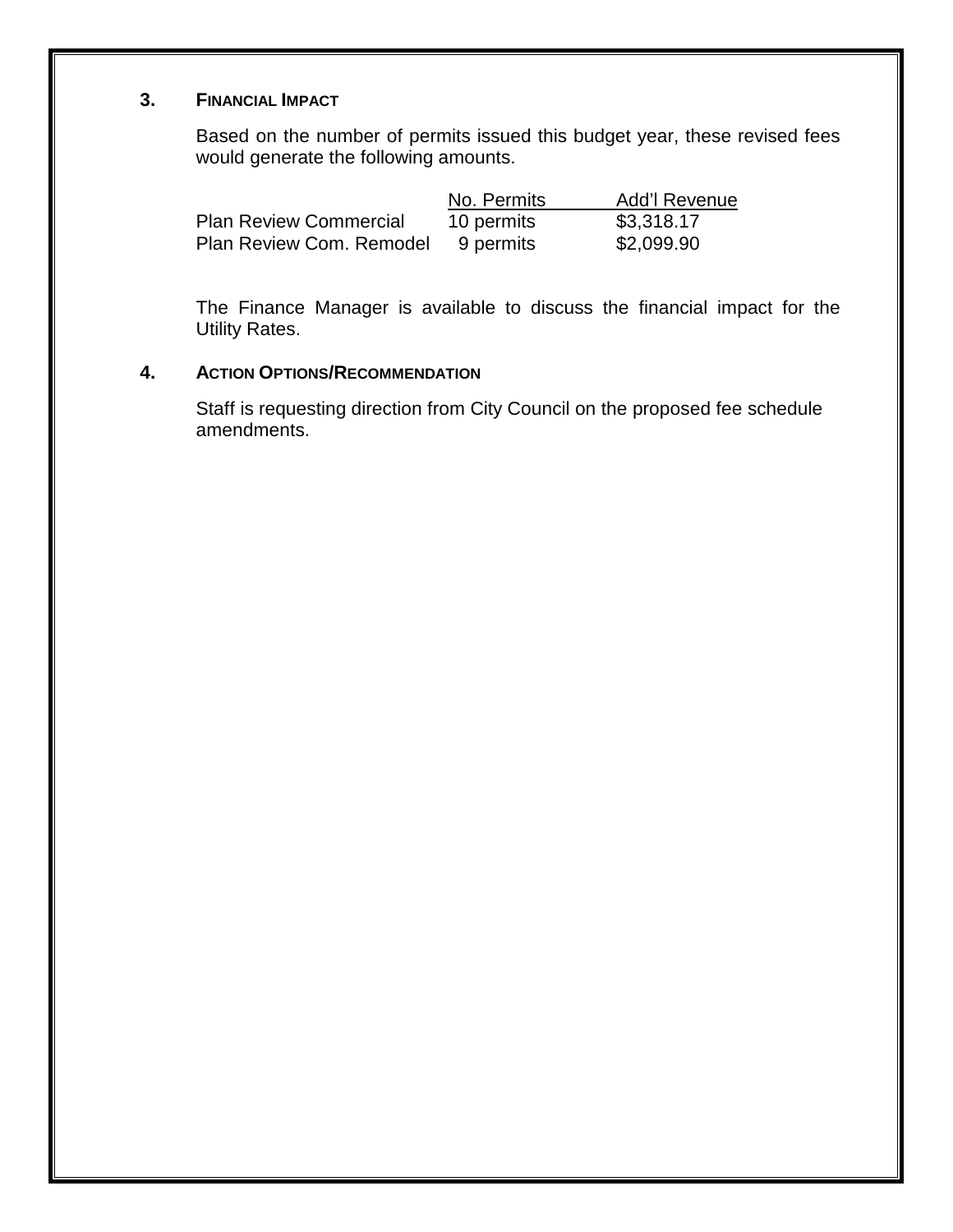| <b>FISCAL YEAR 2013-2014</b><br><b>Animal Control</b><br><b>Standard Licensing Fees</b> | Fees     |
|-----------------------------------------------------------------------------------------|----------|
| Dog or Cat Annual Tag                                                                   | \$10.00  |
| Replacement Tag                                                                         | \$5.00   |
| Permits                                                                                 |          |
| Auction                                                                                 | \$100.00 |
| Aviary                                                                                  | \$50.00  |
| Circus                                                                                  | \$200.00 |
| <b>Grooming Shop</b>                                                                    | \$50.00  |
| <b>Guard Dog Training Center</b>                                                        | \$200.00 |
| Kennel Authorized to House Fewer Than 10 Dogs                                           | \$50.00  |
| Kennel Authorized to House 10 to 49 Dogs or Cats                                        | \$100.00 |
| Kennel Authorized to House 50 or More Dogs or                                           | \$150.00 |
| <b>Obedience Training Center</b>                                                        | \$50.00  |
| <b>Performing Animal Exhibition</b>                                                     | \$50.00  |
| Pet Shop                                                                                | \$100.00 |
| Petting Zoo                                                                             | \$150.00 |
| <b>Riding Stable</b>                                                                    | \$100.00 |
| <b>Zoological Park</b>                                                                  | \$200.00 |
| Impoundment Fee                                                                         |          |
| Fowl or Other Small Animals                                                             | \$10.00  |
| Livestock                                                                               | \$50.00  |
| Neutered Dog or Cat                                                                     | \$10.00  |
| Unneutered Dog or Cat                                                                   | \$15.00  |
| Zoological and/or Circus Animal                                                         | \$100.00 |

#### **Administrative Fees-Non Departmental**

| <b>Returned Checks Fee</b>                        | \$35.00 |
|---------------------------------------------------|---------|
| NSF Electronic Draft Fee                          | \$35.00 |
| Fee for Credit Card Payment by Phone or In Person | \$2.75  |

#### **Alcohol Sales Permit**

П

F

The fee for a permit to sale alcoholic beverages shall be equal to one-half of the fee charged by the Texas Alcoholic Beverage Commission for each license the permit applicant is required to obtain from that agency.

#### **Charges for Providing Copies of Public Information;**

| Paper Copy - Standard Size 8 1/2 x 11 (per page) | \$0.10             |
|--------------------------------------------------|--------------------|
| Oversized Paper Copies 11x17 (per page)          | \$0.50             |
| Posting/Shipping Charges                         | <b>ACTUAL COST</b> |
| Hard Copy Map Fee - 8 1/2 x 11 (per page)        | \$2.00             |
| Hard Copy Map Fee 11x17 (per page)               | \$5.00             |
| Hard Copy Map Fee - Full Plan Size up to 32x42   |                    |
| (per page)                                       | \$40.00            |

#### **Non-standard Size Copies:**

| - Diskette (each)           | \$1.00             |
|-----------------------------|--------------------|
| - Magnetic Tape (each)      | \$12.00            |
| - VHS Video Cassette (each) | \$2.50             |
| - Audio Cassette (each)     | \$1.00             |
| - Other Charges             | <b>Actual Cost</b> |

| <b>Fax Charges:</b>                        |        |
|--------------------------------------------|--------|
| - Local (per page)                         | \$0.10 |
| - Long Distance/Same Area (per page)       | \$0.50 |
| - Long Distance/Other Area Code (per page) | \$1.00 |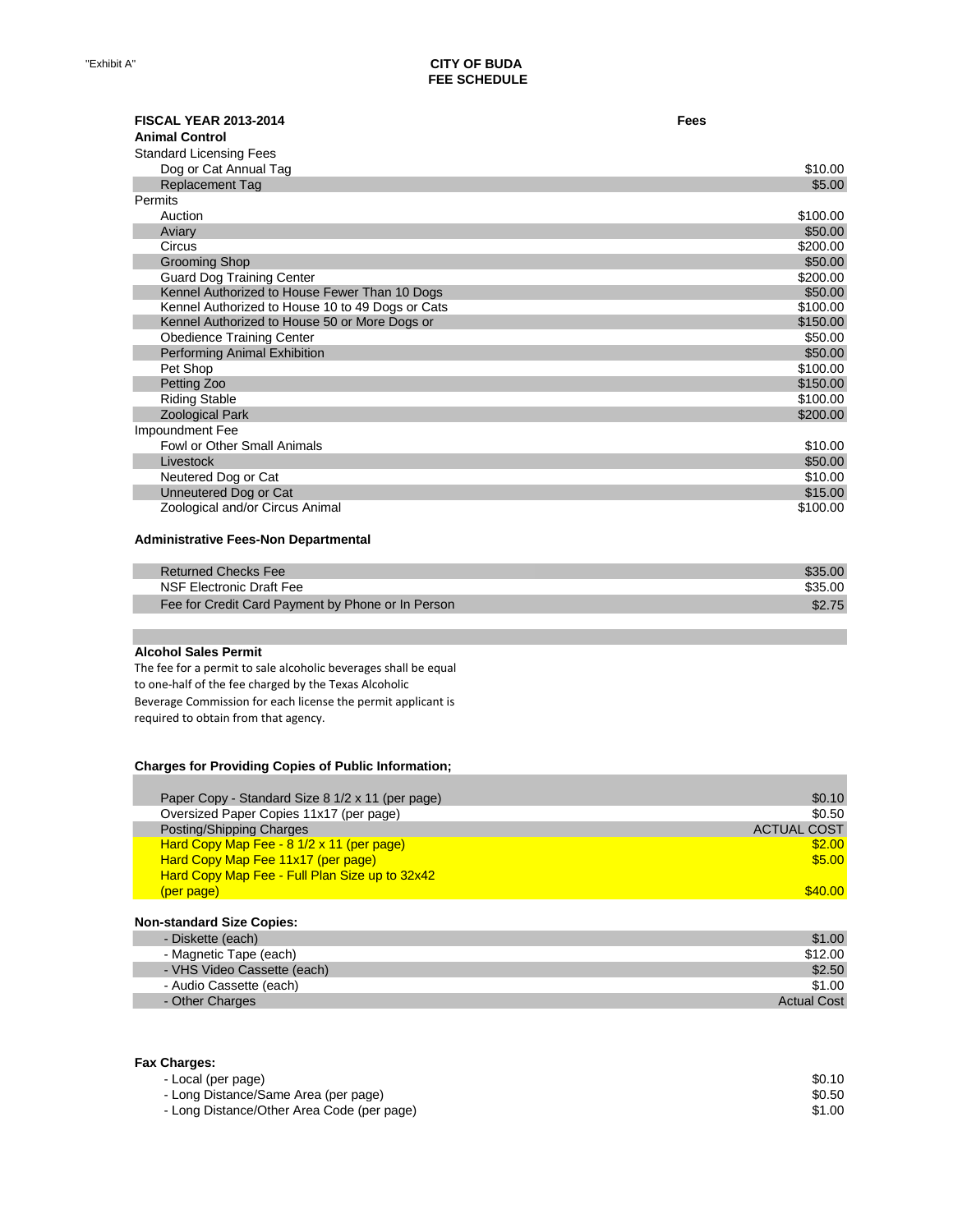Personnel (per hour) \$15.00

| <b>Building &amp; Development</b>                                             |                                                  |
|-------------------------------------------------------------------------------|--------------------------------------------------|
| <b>Accessory Building</b>                                                     | \$55.00                                          |
| Accessory Bldg re-inspection                                                  | \$55.00                                          |
| <b>Administrative Exception</b>                                               | \$250.00 per exception                           |
| Annexations                                                                   | \$750.00                                         |
| <b>Annexation Petition</b>                                                    | \$750.00                                         |
| Building Permit - Remodel Comm.                                               | \$0.20/sf                                        |
| (Includes 2 plan reviews - Additional reviews are \$70                        |                                                  |
| per hour. Payment of additional review fees are due<br>upon plan resubmittal) |                                                  |
| Building Permit - Remodel Res.                                                | \$75.00                                          |
| Certificate of Occupancy - Temporary - New Structure                          | \$75.00                                          |
| Certificate of Occupancy - Permanent -New Structure                           | \$75.00                                          |
|                                                                               |                                                  |
| Certificate of Occupancy - Temporary - Structure Vacant                       |                                                  |
| or Unused Greater Than 1 Year (Includes Inspection)                           | \$150.00                                         |
|                                                                               |                                                  |
| Certificate of Occupancy - Permanent -Structure Vacant                        |                                                  |
| or Unused Greater than 1 Year (Includes Inspection)                           | \$150.00                                         |
| Comprehensive Plan Amendment                                                  | 0 - acres: \$1,500.00                            |
|                                                                               | 5+ - 25 acres: \$2,000.00                        |
|                                                                               | 25+ - 50 acres: \$3,000.00                       |
|                                                                               | 50+ acres: \$4,000.00 + \$10.00 per acre         |
|                                                                               | *\$1,000.00 for policy change not affecting land |
| <b>Contractor Registration</b>                                                |                                                  |
| <b>Backflow Contractor</b>                                                    | \$75.00                                          |
| General Contractor - Commercial                                               | \$25.00                                          |
| General Contractor - Residential                                              | \$25.00                                          |
| Electrician - Master                                                          | \$25.00                                          |
| Electrician - Journeyman                                                      | \$25.00                                          |
| Plumber, Irrigation Installers                                                | \$25.00                                          |
| Mechanical (HVAC)                                                             | \$25.00                                          |
| <b>Fire Sprinkler</b>                                                         | \$25.00                                          |
| Pool                                                                          | \$25.00                                          |
| <b>Cross Connection Permit (Customer)</b>                                     | \$25 per device                                  |
| <b>Cross Connection Permit (Test by City)</b>                                 | \$200.00                                         |
| <b>Cross Connection Permit (Re-Test by City)</b>                              | \$100.00                                         |
| <b>Demolition Permit</b>                                                      | \$100.00                                         |
| Development Agreement                                                         | \$2,000.00                                       |
| Development Application Extension                                             | \$200.00                                         |
| <b>Electrical Permits</b>                                                     | \$55.00 Residential, \$75.00 Commercial          |
| Electric Permit - Remodel                                                     | \$55.00                                          |
| Electrical Pole - Temporary                                                   | \$25.00                                          |
| <b>Excavation Permit</b><br>General Development Plan                          | \$25.00<br>\$1,000.00                            |
| General Development Plan - Revised                                            | \$1,000.00                                       |
| Grease Traps Application Fee - Small                                          | \$65.00                                          |
| Grease Traps Inspection Fee - Small                                           | \$75.00                                          |
| Grease Traps Application Fee - Large                                          | \$65.00                                          |
| Grease Traps Inspection Fee - Large                                           | \$75.00                                          |
| <b>Historic Landmark Designation</b>                                          | \$65.00                                          |
| Inspections - Residential                                                     | \$55.00                                          |
| Inspections - Commercial                                                      | \$75.00                                          |
| Inspections - Multi-Purpose                                                   | \$100.00 per building                            |
| <b>Inspections - Re- Inspection Fee</b>                                       | \$75.00                                          |
| Legal Lot Determination                                                       | \$100.00                                         |
| Mechanical Permits (Per System)                                               | \$55.00 Residential, \$85.00 Commercial          |
| <b>Mechanical Permit Review</b>                                               | \$25.00                                          |
| <b>Moving Structure Permit</b>                                                | \$125.00                                         |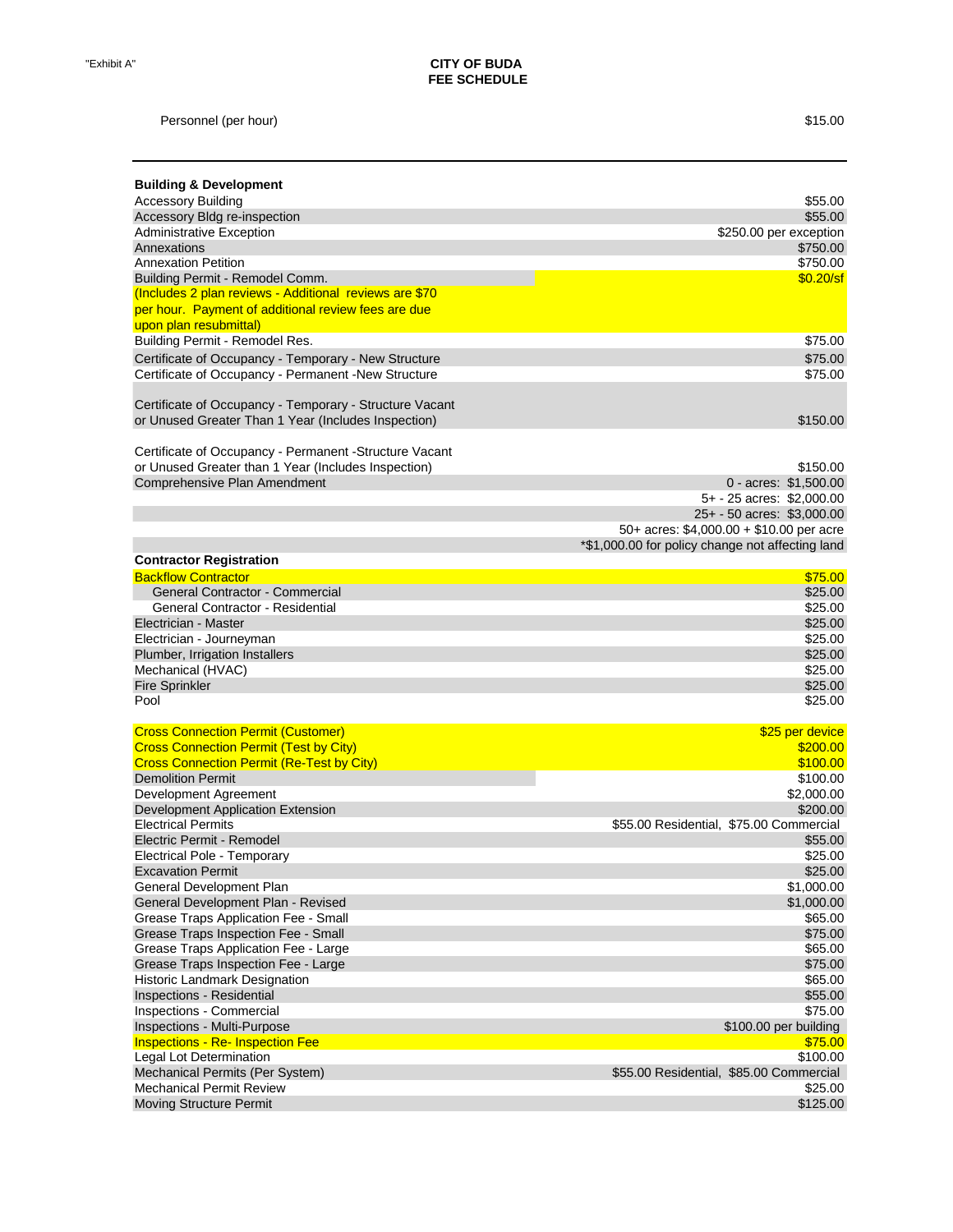| Offsite Infrastructure in City                                                | 1.5% x Public Infrastructure Construction Cost      |
|-------------------------------------------------------------------------------|-----------------------------------------------------|
| Offsite Infrastructure Out of City                                            | 1.5% x Public Infrastructure Construction Cost      |
| <b>Parking fee in lieu</b>                                                    | \$2,000.00 per parking space                        |
| Plan Reviews - Commercial                                                     | \$0.20/sf                                           |
| (Includes 2 plan reviews - Additional reviews are \$70                        |                                                     |
| per hour. Payment of additional review fees are due<br>upon plan resubmittal) |                                                     |
| Plan Reviews - Residential                                                    | \$75.00                                             |
| Plat - Amending                                                               | \$400.00                                            |
|                                                                               |                                                     |
| <b>Building &amp; Development (Continued)</b>                                 |                                                     |
| Plat - Minor                                                                  | $$350.00 + $25.00$ per acre                         |
| Plat - Non-Residential                                                        | $$500.00 + $20.00$ per acre                         |
| Plat - Residential                                                            | $$500.00 + $20.00$ per lot                          |
| Plat - Vacation                                                               | \$500.00                                            |
| <b>Plumbing Permits</b>                                                       | \$55.00 Residential, \$85.00 Commercial             |
| Plumbing Permit - Remodel                                                     | \$55.00                                             |
| Pool Permits                                                                  | \$80.00 Residential, \$120.00 Commercial            |
| Preliminary Plan - Residential - Revised                                      | \$1,000.00                                          |
| Preliminary Plan - Non Residential - Revised                                  | \$1,000.00                                          |
| <b>Publications Fees</b>                                                      | Annexation - \$350.00                               |
|                                                                               | Zoning: \$70.00                                     |
| <b>Public Hearing Renotification</b>                                          | \$350.00                                            |
| PUD District - Site Plan                                                      | $$1,500.00 + $25.00$ per acre                       |
| PUD District - Site Plan Minor Amendment                                      | \$2,000.00 + \$20.00 per acre (inside City Limits)  |
|                                                                               | \$1,000.00 + \$20.00 per acre (outside City Limits) |
| Red Tag (Cease & Desist Order)                                                | \$50.00                                             |
| Red Tag - Re-Inspection                                                       | \$100.00                                            |
| Right of Way or Easement Abandonment                                          | \$150.00 per lot                                    |
| Sexually-Oriented Business License Fee                                        | \$300.00                                            |
| <b>Signs Electrical</b>                                                       | $$100.00 + .50$ per sq.ft. per sign area            |
| <b>Commercial Electrical Inspection</b>                                       | \$75.00                                             |
| <b>Residential Electrical Inspection</b>                                      | \$55.00                                             |
| Signs - Electronic Reader Board - Message on City Sign                        | \$20.00                                             |
| for up to 30 days                                                             |                                                     |
| Signs Non-Electrical                                                          | \$85.00 + .50 per sq.ft. per sign area              |
| Site Inspection Fee - Commercial - in City                                    | .05 x Public Infrastructure Construction Cost       |
| Site Inspection Fee - Commercial - Out of City                                | .05 x Public Infrastructure Construction Cost       |
| Site Inspections - Residential - in City                                      | .03 x Public Infrastructure Construction Cost       |
| Site Inspections - Residential - Out of City                                  | .03 x Public Infrastructure Construction Cost       |
| <b>Site Plan Review</b>                                                       | \$2,000 + \$20 per acre (inside City Limits)        |
| (Site Plan Review Includes 2 plan reviews - A 3rd review                      | \$1,000 + \$20 per acre (outside City Limits)       |
|                                                                               |                                                     |
| requires payment of a new application fee)                                    |                                                     |
| Site Plan Review - Minor (< 0.5 acre)                                         | $$750 + $20$ per acre                               |
| (Site Plan Review - Minor Includes 2 plan reviews - A                         |                                                     |
| 3rd review requires payment of a new application fee)                         |                                                     |
| Site Plan Revision Fee                                                        | \$500                                               |
| <b>Special Use Permit</b>                                                     | $$200.00 + $5.00$ per acre                          |
| Special Use Permit - Minor Amendment                                          | \$250.00                                            |
| <b>Sprinkler Permits</b>                                                      | \$80.00 Residential, \$100.00 Commercial            |
| <b>Start Work without permit</b>                                              | \$150.00                                            |
| <b>Street Closure Permit</b>                                                  | \$100.00                                            |
| <b>Technology Fee - My Permit Now</b>                                         | \$10.00                                             |
| Tree Removal Permit - Commercial                                              | \$75.00                                             |
|                                                                               |                                                     |

| \$500                                    |
|------------------------------------------|
| $$200.00 + $5.00$ per acre               |
| \$250.00                                 |
| \$80.00 Residential, \$100.00 Commercial |
| \$150.00                                 |
| \$100.00                                 |
| \$10.00                                  |
| \$75.00                                  |
| \$55.00                                  |
| \$75.00                                  |
| \$55.00                                  |
|                                          |
|                                          |
| \$100.00                                 |
|                                          |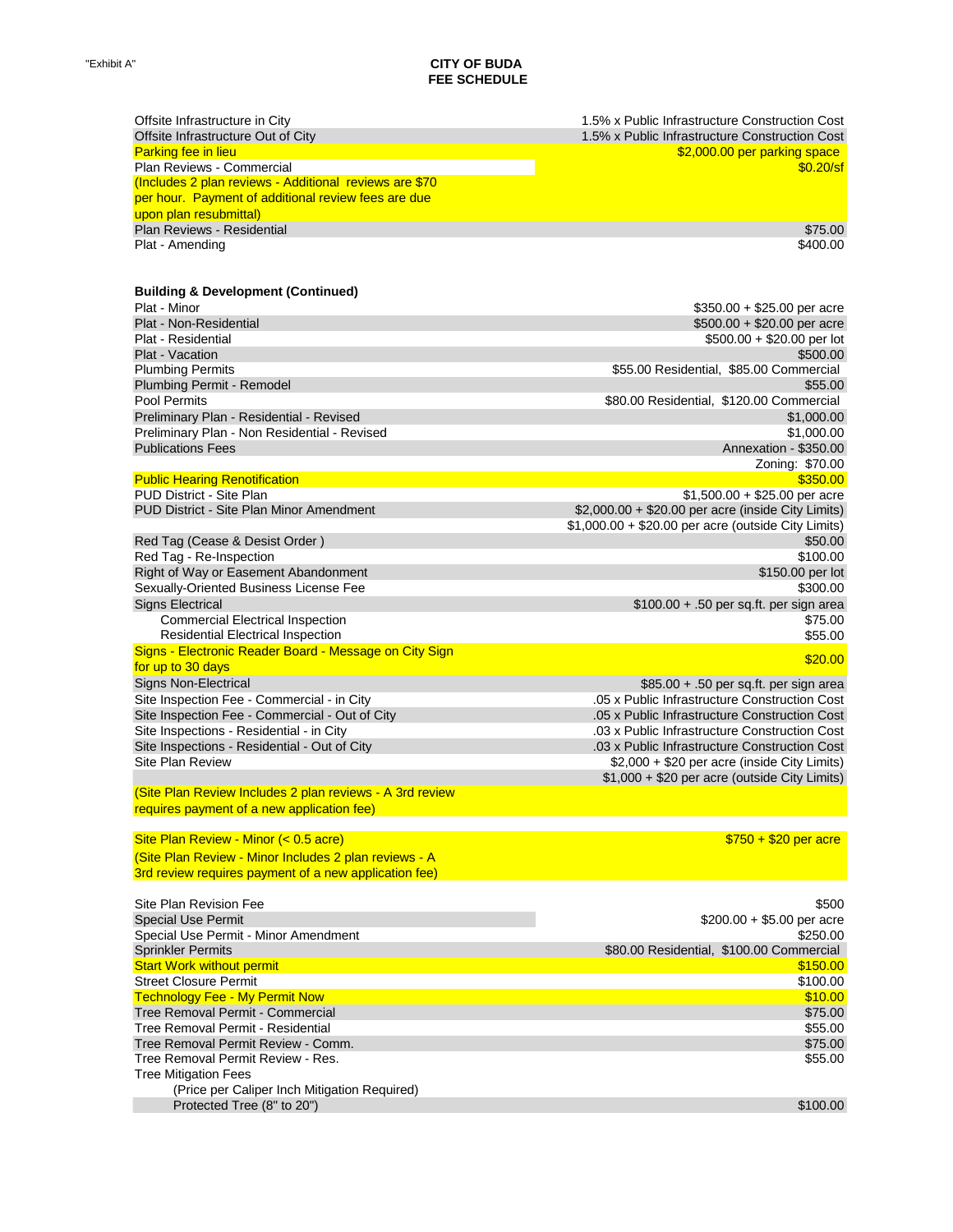| Heritage Tree $(20" +)$<br>Variance to Subdivision Regulations<br>Variance to Single Family Residence<br><b>Zoning Change</b><br><b>Zoning Verification Letter</b> | \$300.00<br>\$500.00 per variance<br>\$500.00 per variance<br>0 - 5 acres: \$950.00<br>$5 + - 25$ acres: \$2,200.00<br>25+ - 50 acres: \$2,200.00<br>50+ acres: \$2,400.00<br>\$25.00 per lot |
|--------------------------------------------------------------------------------------------------------------------------------------------------------------------|-----------------------------------------------------------------------------------------------------------------------------------------------------------------------------------------------|
|                                                                                                                                                                    |                                                                                                                                                                                               |
| Library                                                                                                                                                            |                                                                                                                                                                                               |
| <b>Resident User Fee</b>                                                                                                                                           |                                                                                                                                                                                               |
| Non-Resident User Fee (Outside of County)                                                                                                                          | \$15.00 per year                                                                                                                                                                              |
| Replacement Card                                                                                                                                                   | \$3.00                                                                                                                                                                                        |
|                                                                                                                                                                    |                                                                                                                                                                                               |
| Fines:                                                                                                                                                             |                                                                                                                                                                                               |
| - Overdue Books (per day)                                                                                                                                          | \$0.05                                                                                                                                                                                        |
| - Overdue DVDs or VHS Tape (per day)                                                                                                                               | \$0.25                                                                                                                                                                                        |
| Late Notice Letter Fee                                                                                                                                             | \$0.50                                                                                                                                                                                        |
| Maximum Fine Limit Per Item<br><b>Maximum Fine Per Family</b>                                                                                                      | \$3.00<br>\$20.00                                                                                                                                                                             |
| Lost/Damaged Items                                                                                                                                                 | Cost of Item Before Discount + \$3 Processing Fee                                                                                                                                             |
| Inter Library - Loan Fee                                                                                                                                           | \$2.00                                                                                                                                                                                        |
| <b>Returned Check Fee</b>                                                                                                                                          | \$35.00                                                                                                                                                                                       |
| <b>CD</b>                                                                                                                                                          | \$0.50                                                                                                                                                                                        |
| Fax (per page)                                                                                                                                                     | \$0.50 Per Page or 3 Pages for \$1.00                                                                                                                                                         |
| Copy or Print                                                                                                                                                      |                                                                                                                                                                                               |
| Black and white (per page)                                                                                                                                         | \$0.10                                                                                                                                                                                        |
| Color (per page)                                                                                                                                                   | First 5 copies \$0.10, \$0.50 thereafter                                                                                                                                                      |
| Laminate (per letter sized area)                                                                                                                                   | \$0.50                                                                                                                                                                                        |
| <b>Parks and Recreation</b><br><b>Buda Park Facilities:</b>                                                                                                        |                                                                                                                                                                                               |
|                                                                                                                                                                    |                                                                                                                                                                                               |
| <b>Small Pavilions:</b>                                                                                                                                            |                                                                                                                                                                                               |
| - Deposit (Refundable)                                                                                                                                             | \$100.00                                                                                                                                                                                      |
| - Fee                                                                                                                                                              | \$35.00 Resident/\$45.00 Non-Resident                                                                                                                                                         |
|                                                                                                                                                                    |                                                                                                                                                                                               |
| Stagecoach Park Pavilion:                                                                                                                                          |                                                                                                                                                                                               |
| - Deposit (Refundable)                                                                                                                                             | \$100.00                                                                                                                                                                                      |
| - Fee                                                                                                                                                              | \$50.00 Resident/\$65.00 Non-Resident                                                                                                                                                         |
| Stagecoach Park Amphitheater:                                                                                                                                      |                                                                                                                                                                                               |
| - Deposit (Refundable)                                                                                                                                             | \$100.00                                                                                                                                                                                      |
| - Fee                                                                                                                                                              | \$50.00 Resident/\$65.00 Non-Resident                                                                                                                                                         |
|                                                                                                                                                                    |                                                                                                                                                                                               |
| City Park Large Pavilion:                                                                                                                                          |                                                                                                                                                                                               |
| - Deposit (Refundable)                                                                                                                                             | \$100.00                                                                                                                                                                                      |
| - Fee                                                                                                                                                              | \$100.00 Resident/\$125.00 Non-Resident                                                                                                                                                       |

City Park: (All Day)

- 
- 

Stagecoach Park: (All Day)

- Deposit (Refundable) \$500.00<br>- Fee (Per Day) \$500.00<br>- Fee (Per Day) \$250.00 for Non-Profit Organization - Fee (Per Day) \$250.00 for Non-Profit Organization<br>- Fee (Per Day) \$350.00 for a For-Profit Organization<br>\$500.00 for a For-Profit Organization \$500.00 for a For-Profit Organization

- Deposit (Refundable) \$500.00<br>- Fee (Per Day) \$500.00 + Fee (Per Day) \$250.00 \$250.00 for Non-Profit Organization - Fee (Per Day) **\$250.00 for Non-Profit Organization**<br>- Fee (Per Day) **\$250.00 for A** S500.00 for A For-Profit Organization \$500.00 for a For-Profit Organization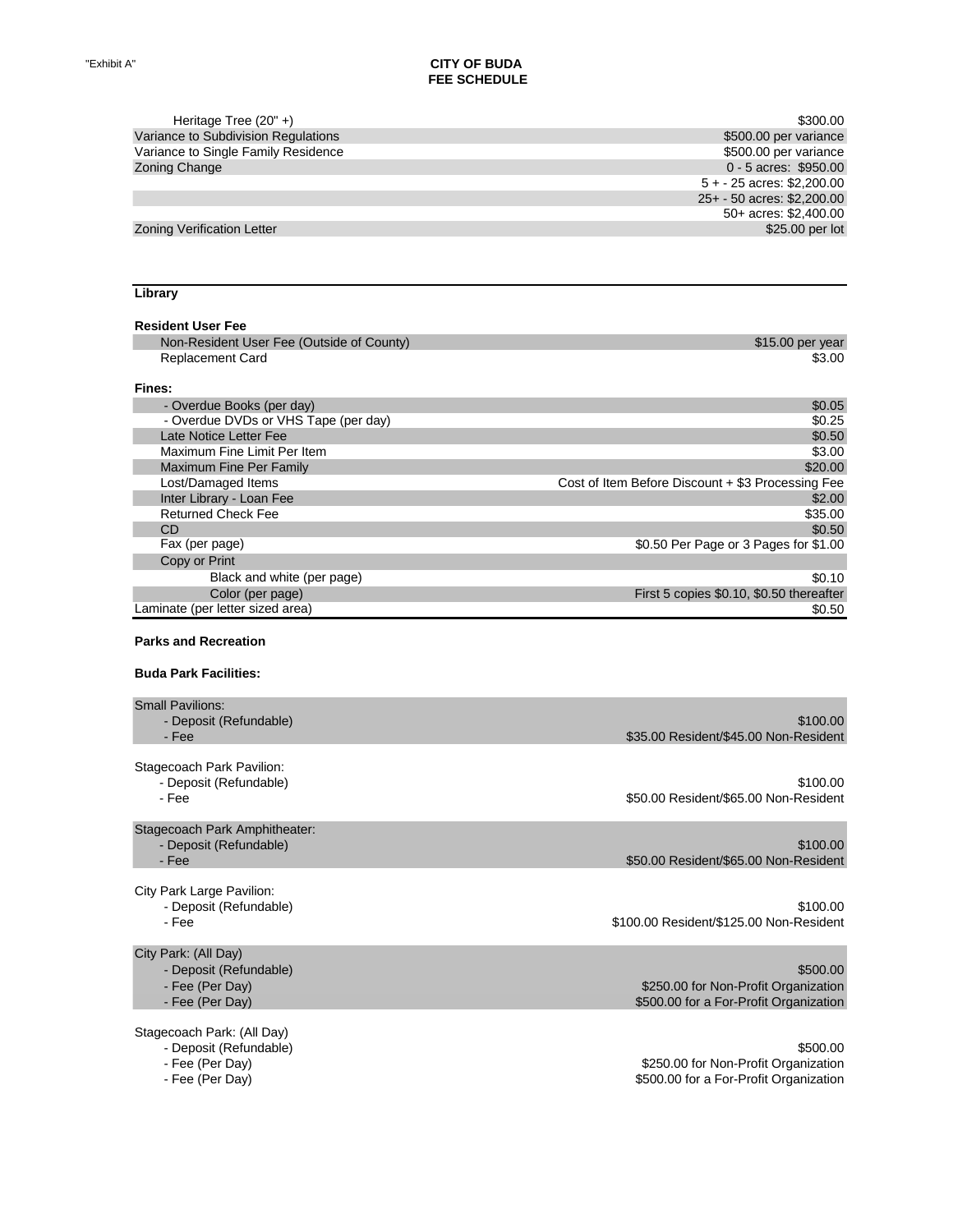| Greenbelt Area along Main Street & Railroad: (All Day)                         |                                                                                |
|--------------------------------------------------------------------------------|--------------------------------------------------------------------------------|
| - Deposit (Refundable)                                                         | \$500.00                                                                       |
| - Fee (Per Day)<br>- Fee (Per Day)                                             | \$150.00 for Non-Profit Organization<br>\$300.00 for a For-Profit Organization |
|                                                                                |                                                                                |
| Bradfield Park: (All Day)                                                      |                                                                                |
| - Deposit (Refundable)                                                         | \$500.00                                                                       |
| - Fee (Per Day)                                                                | \$150.00 for Non-Profit Organization                                           |
| - Fee (Per Day)                                                                | \$300.00 for a For-Profit Organization                                         |
| Sportsplex                                                                     |                                                                                |
| - Field Rentals per hour                                                       | \$15.00 Resident/\$20 Non-Resident                                             |
| - Field Rentals per hour with Facility Use                                     |                                                                                |
| Agreements                                                                     | \$15.00<br>\$150.00                                                            |
| - Tournament any 1 field per day<br>- Percentage of Gate Sales                 | 20%                                                                            |
| - Percentage of Gross Concession Sales                                         | 10%                                                                            |
|                                                                                |                                                                                |
| Commercial Use*<br>- Per hour at designated location                           | \$20.00                                                                        |
| - Commercial Permit (yearly)                                                   | \$100.00                                                                       |
| - Deposit (Refundable)                                                         | \$500.00                                                                       |
|                                                                                | *Commercial use fees will not be assessed for                                  |
|                                                                                | non-profit organizations that do not charge a gate                             |
|                                                                                | fee for their special event                                                    |
| <b>Permit Fees</b>                                                             |                                                                                |
| - Non utility types of permits                                                 | \$10.00                                                                        |
| - Electrical use permits                                                       | \$10.00                                                                        |
| - Water use permits                                                            | \$10.00                                                                        |
| - Onsite inspections for certain permits                                       | \$15.00                                                                        |
| <b>Film Friendly Fees</b>                                                      |                                                                                |
| - Application Processing Fee                                                   | \$50.00                                                                        |
| - Total or disruptive use (regular operating hours) of                         |                                                                                |
| public building, park, right-of-way, or<br>a                                   |                                                                                |
| public area<br>- Partial non-disruptive use of a public building,              | \$500.00 per calendar day                                                      |
| park, right-of-way, or public area                                             | \$250.00 per calendar day                                                      |
| - Total closure or obstruction of public street or right-                      |                                                                                |
| of-way, including parking lots and on-street parking                           |                                                                                |
| (for filming purposes)<br>- Partial closure or obstruction of public street or | \$50.00 per block per calendar day                                             |
| right-of-way, including parking lots and on-street                             |                                                                                |
| parking (for filming purposes)                                                 | \$25.00 per block per calendar day                                             |
| - Use of City parking lots, parking areas, and City                            |                                                                                |
| Streets (for the purpose of parking film trailers,                             |                                                                                |
| buses, catering trucks, and other large vehicles)                              | \$50.00 per block or lot per calendar day                                      |
|                                                                                |                                                                                |
| <b>Streets</b><br>Surface Cut of Any Street or Public Way Other Than           | \$450.00 Up To 15LF, Anything Above 15LF Add                                   |
| A Curb or Gutter                                                               | \$30.00 Per Additional Linear Foot                                             |
| Bore Under Any Street or Other Public Way                                      | \$200.00                                                                       |
| To Cut Into a Curb and Gutter (Refunded Less                                   |                                                                                |

Direct Expenses Incurred by City) \$500.00

#### **Police**

Annual Inspection Fee for Wrecker Service \$100.00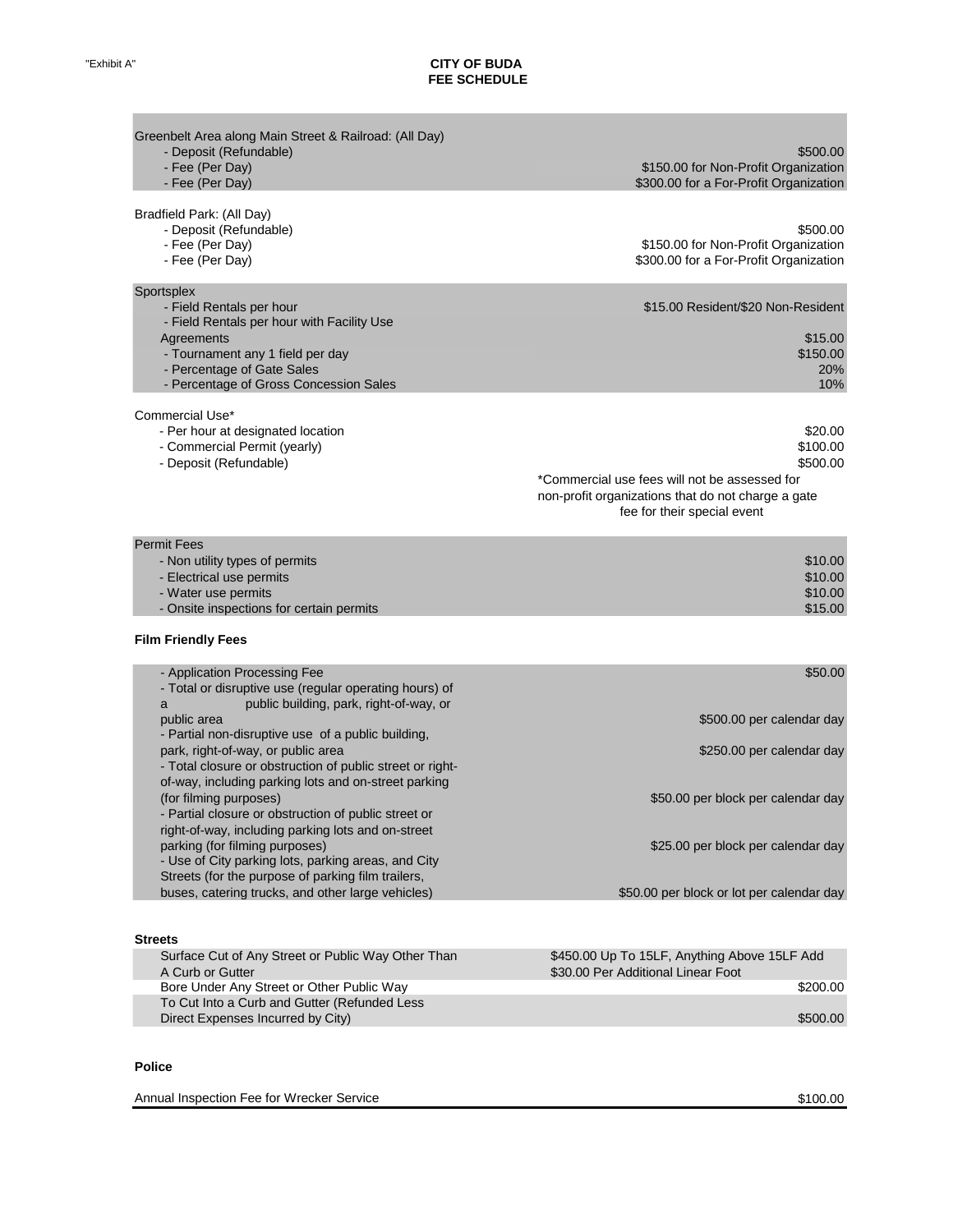| <b>Utilities</b>                                            |                          |
|-------------------------------------------------------------|--------------------------|
| <b>Deposits:</b>                                            |                          |
| <b>Residential Customers</b><br>Water / Wastewater / Trash  | \$90.00                  |
|                                                             |                          |
| Wastewater / Trash                                          | \$65.00                  |
| Wastewater Out of City                                      | \$65.00                  |
| <b>Trash Only</b>                                           | \$25.00                  |
| <b>Commercial Customers</b><br>Any Combination of Utilities | \$250.00                 |
| <b>Fire Hydrant Meter Deposit</b>                           | \$1,500.00               |
| <b>Reread Meter Request</b>                                 | \$10.00                  |
| Turn on Fee (Water Customers)                               | \$25.00                  |
| <b>Transfer Fee</b>                                         | \$25.00                  |
| Late Charge                                                 | 10% of Balance           |
| <b>Pulled Meter</b>                                         | \$25.00                  |
| <b>Meter Accuracy Check</b>                                 | \$15.00                  |
| <b>Reconnection Fee</b>                                     | \$40.00                  |
| <b>Reconnection Fee After Hours</b>                         | \$60.00                  |
| Deferment Plan Fee                                          | \$25.00                  |
| <b>Return Check Fee</b>                                     | \$25.00                  |
| Fire Hydrant Meter Monthly Charge                           | \$50.00                  |
| <b>Unauthorized Service</b>                                 | \$75.00                  |
| Water Connection Fee - 5/8 or 3/4 Inch                      |                          |
| <b>Inside City</b>                                          | \$400.00 + Cost of Meter |
| <b>Outside City</b>                                         | \$500.00 + Cost of Meter |
| Water Connection Fee - 1 Inch or Larger                     |                          |
| <b>Inside City</b>                                          | \$500.00 + Cost of Meter |
| <b>Outside City</b>                                         | \$625.00 + Cost of Meter |
| Wastewater Connection Fee - 4 Inch                          |                          |
| <b>Inside City</b>                                          | \$450.00                 |
| <b>Outside City</b>                                         | \$562.00                 |
| Wastewater Connection Fee - 6 Inch                          |                          |
| <b>Inside City</b>                                          | \$550.00                 |
| <b>Outside City</b>                                         | \$688.00                 |
| Wastewater Connection Fee - 8 Inch                          |                          |
| <b>Inside City</b>                                          | \$1,050.00               |
| <b>Outside City</b>                                         | \$1,313.00               |
| Wastewater Connection Fee - 10 Inch                         |                          |
| <b>Inside City</b>                                          | \$1,300.00               |
| <b>Outside City</b>                                         | \$1,625.00               |
| Meter Cost                                                  |                          |
| 3/4" Meter                                                  | \$297.00                 |
| 1" Meter                                                    | \$528.00                 |
| 1 1/2" Meter                                                | \$965.00                 |
| 2" Meter                                                    | \$1,130.00               |
|                                                             |                          |
| 2" Compound Meter                                           | \$2,385.00               |
| 3" Compound Meter                                           | \$2,750.00               |
| 4" Compound Meter                                           | \$2,942.00               |
|                                                             |                          |
| 2" Turbine Meter                                            | \$1,260.00               |
| 3" Turbine Meter                                            | \$1,485.00               |
| 4" Turbine Meter                                            | \$2,005.00               |
|                                                             |                          |
| Any other Meter by size not noted                           | Call for Cost            |
|                                                             |                          |

#### **Water Wastewater Trash 2013-2014 Rate Increase**

| <b>Meter Size</b> | <b>Inside City</b> | <b>Outside City</b> |
|-------------------|--------------------|---------------------|
| 3/4" Meter        | \$8.72             | \$10.91             |
| 1" Meter          | \$13.14            | \$16.36             |
| 1 1/2" Meter      | \$21.80            | \$27.26             |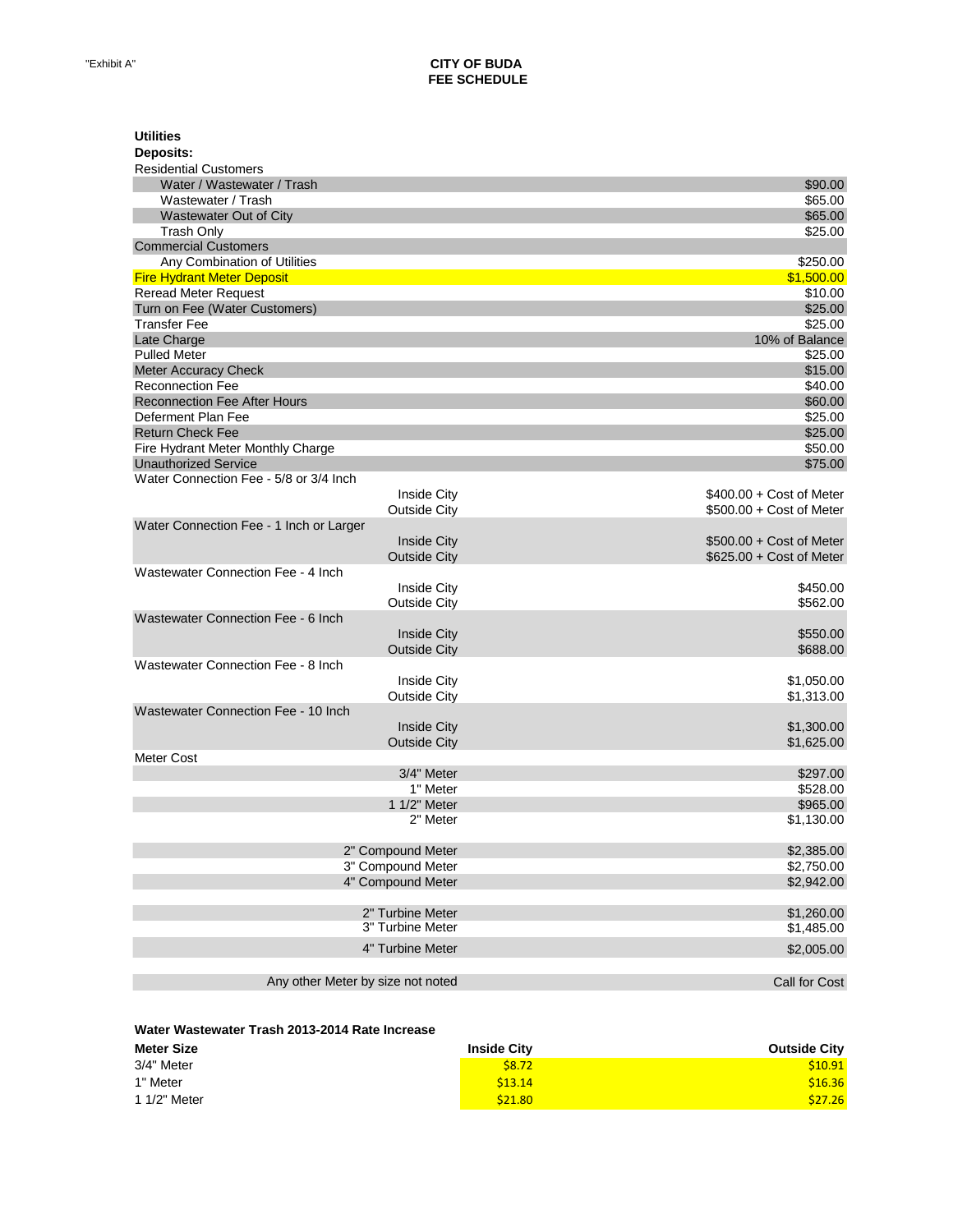| 2" Meter                                                         | \$43.61       | \$54.50   |
|------------------------------------------------------------------|---------------|-----------|
| 3" Meter                                                         | \$82.20       | \$102.74  |
| 4" Meter                                                         | \$139.53      | \$174.42  |
| 6" Meter                                                         | \$218.03      | \$272.52  |
| 8" Meter                                                         | \$436.03      | \$545.05  |
|                                                                  |               |           |
| 1 to 6,000                                                       | \$2.67        | \$3.35    |
| 6,001 to 12,000                                                  | \$3.92        | \$4.90    |
| 12,001 to 18,000                                                 | \$5.60        | \$7.01    |
| 18,000 to 24,000                                                 | \$6.50        | \$8.14    |
| 24,001 to 30,000                                                 | \$7.75        | \$9.70    |
| 30,001 to 40,000                                                 | \$10.06       | \$12.55   |
| 40,000 and up                                                    | \$10.71       | \$13.40   |
|                                                                  |               |           |
| Non-Residential                                                  | \$5.89        | \$7.36    |
| <b>Irrigation Mtrs</b>                                           | \$5.89        | \$7.36    |
| Const. Mtrs                                                      | \$6.83        | \$8.54    |
|                                                                  |               |           |
| <b>RECYCLED WATER</b>                                            |               |           |
| Non-Residential                                                  | \$2.95        | \$3.68    |
| <b>Construction Meter</b>                                        | \$3.42        | \$4.28    |
|                                                                  |               |           |
| <b>WASTEWATER</b>                                                | \$29.53       | \$36.91   |
| PER 1000 GALLONS                                                 | \$3.59        | \$4.48    |
| SANITATION SERVICES 2013-2014                                    |               |           |
|                                                                  |               | 2013-2014 |
| <b>RESIDENTIAL</b>                                               |               | \$17.89   |
| <b>Additional Cart</b>                                           |               | \$6.28    |
| Extra Bag - 30gal                                                |               | \$6.28    |
|                                                                  |               | \$16.27   |
| RESIDENTIAL - Senior Citizen (age 65+)<br><b>Additional Cart</b> |               |           |
|                                                                  |               | \$5.71    |
| Extra Bag - 30gal                                                |               | \$5.71    |
| <b>Commercial Service: Solid Waste</b>                           |               |           |
| Description                                                      | Freq          |           |
| Cart-96 gal                                                      | 1X            | \$28.17   |
|                                                                  |               |           |
| 2 Cubic Yard                                                     |               |           |
|                                                                  | 1X            | \$69.57   |
|                                                                  | 2X            | \$155.37  |
|                                                                  | $3\mathrm{X}$ | \$227.97  |
|                                                                  | Extra PU      | \$48.67   |
| 3 Cubic Yard                                                     |               |           |
|                                                                  | 1X            | \$79.47   |
|                                                                  | 2X            | \$179.57  |
|                                                                  | 3X            | \$264.27  |
|                                                                  | Extra PU      | \$48.67   |
| 4 Cubic Yard                                                     |               |           |
|                                                                  | 1X            | \$86.07   |
|                                                                  | 2X            | \$186.17  |
|                                                                  | 3X            | \$273.07  |
|                                                                  | Extra PU      | \$55.27   |
| 6 Cubic Yard                                                     |               |           |
|                                                                  | 1X            | \$114.67  |
|                                                                  | 2X            | \$215.87  |

 $3x$   $5318.17$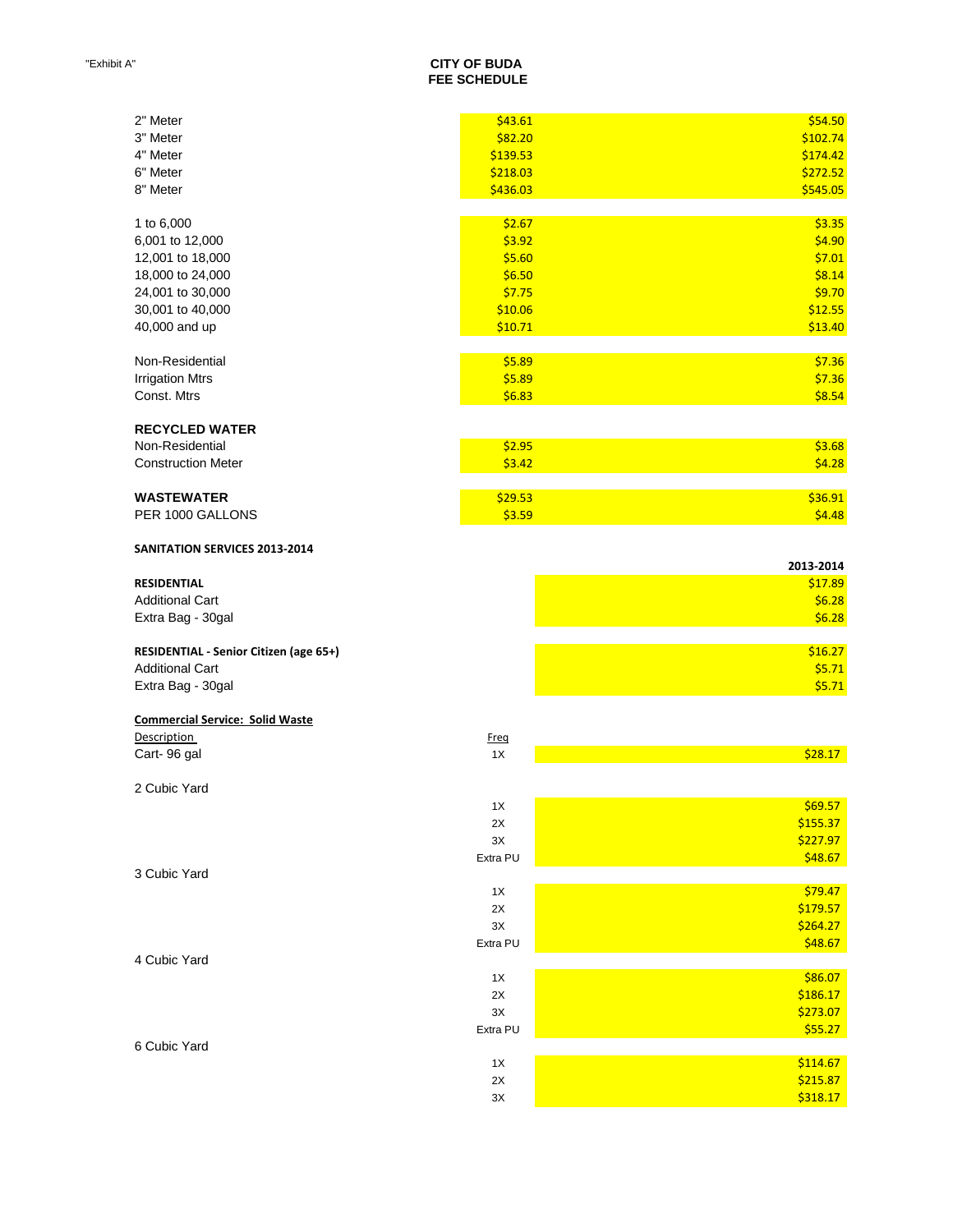|                                                                 | 4X       | \$419.37   |
|-----------------------------------------------------------------|----------|------------|
|                                                                 | 5X       | \$521.67   |
|                                                                 | Extra PU | \$60.77    |
| 8 Cubic Yard                                                    |          |            |
|                                                                 | 1X       | \$135.57   |
|                                                                 | 2X       | \$257.67   |
|                                                                 | 3X       | \$399.57   |
|                                                                 | 4X       | \$520.57   |
|                                                                 | 5X       | \$641.57   |
|                                                                 | Extra PU | \$72.87    |
| 10 Cubic Yard - Existing Accounts Only                          |          |            |
|                                                                 | 1X       | \$181.77   |
|                                                                 | 2X       | \$352.27   |
|                                                                 | 3X       | \$521.67   |
|                                                                 | 4X       | \$691.07   |
|                                                                 | 5x       | \$861.57   |
|                                                                 | 6x       | \$1,030.97 |
|                                                                 | Extra PU | \$97.07    |
| <b>Commercial Service: Recycling</b>                            |          |            |
| Cart                                                            | 1X       | \$26.34    |
|                                                                 |          |            |
| 6 Cubic Yard                                                    |          |            |
|                                                                 | EOW      | \$75.07    |
|                                                                 | 1X       | \$91.57    |
|                                                                 | 2X       | \$172.97   |
|                                                                 | Extra PU | \$60.77    |
| 8 Cubic Yard                                                    |          |            |
|                                                                 | EOW      | \$88.27    |
|                                                                 | 1X       | \$109.17   |
|                                                                 | 2X       | \$205.97   |
|                                                                 | Extra PU | \$72.87    |
|                                                                 |          |            |
| <b>Commercial Service Additional - Each Container</b>           |          |            |
| Lock bars                                                       |          | \$19.67    |
| Casters                                                         |          | \$19.67    |
|                                                                 |          |            |
| <b>Roll-off Service</b>                                         |          |            |
| Rental - \$/Day                                                 | 14 Cu Yd | \$5.12     |
|                                                                 | 20 Cu Yd | \$5.12     |
|                                                                 | 30 Cu Yd | \$5.12     |
|                                                                 | 40 Cu Yd | \$5.12     |
|                                                                 |          |            |
| City service - 7 free days rental, rates above apply on 8th day |          |            |
|                                                                 |          |            |
| Delivery - All Containers                                       |          | \$169.67   |
|                                                                 |          |            |

| 14 Cu Yd | \$200.47 |
|----------|----------|
| 20 Cu Yd | \$236.77 |
| 30 Cu Yd | \$285.17 |
| 40 Cu Yd | \$335.77 |
|          |          |

Disposal Costs: **Must be added to haul rates above** Must be added to haul rates above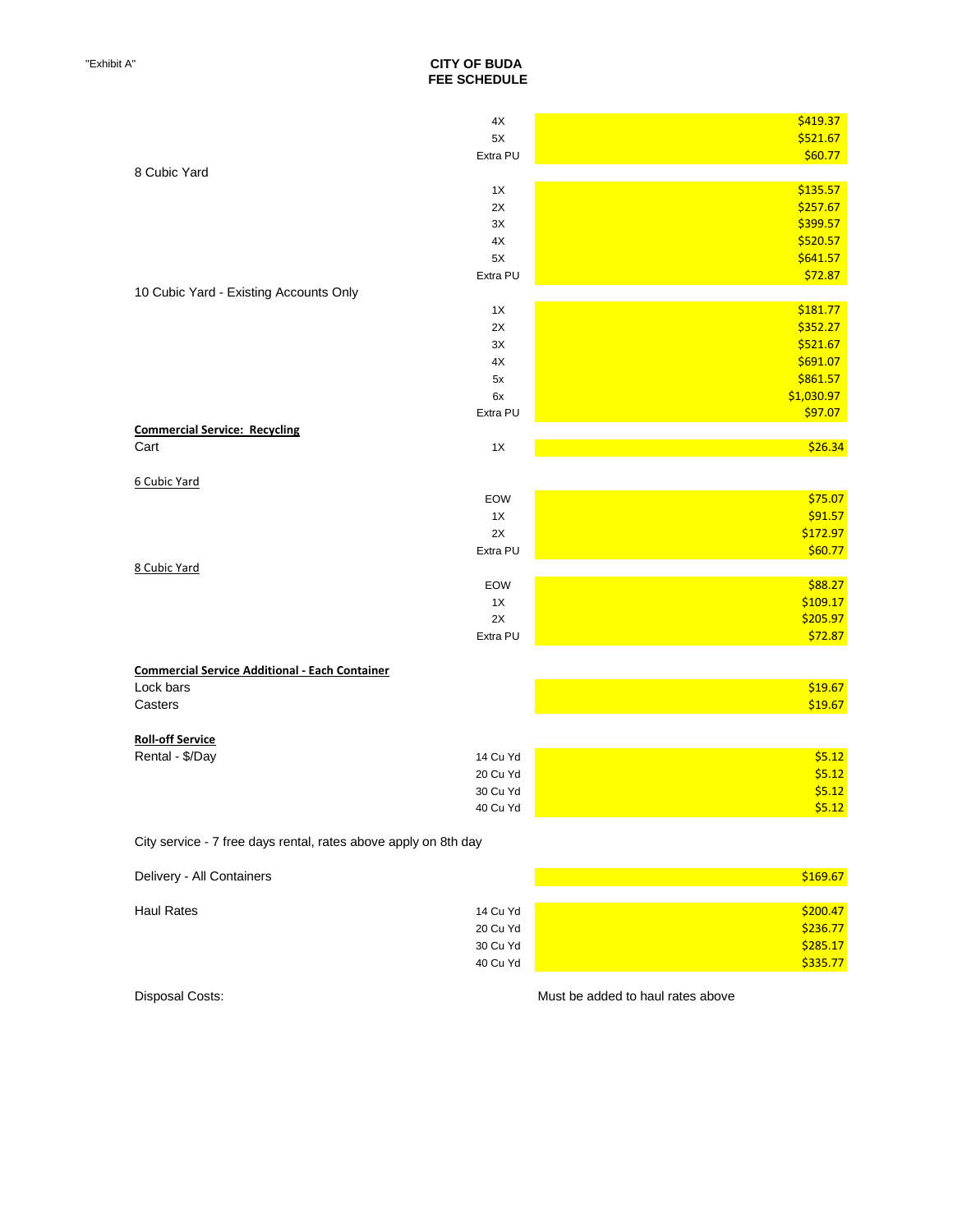$\mathcal{L}^{\text{max}}$ 

|                                                      |                                                                                                                                                                   | <b>Buda 2013</b>                                                                                                                                                  |                                                                                                                                                                                                                        |                                   |                                                        |                                                                                                                                                                                                                                                                                                                       |                                                                                                                                            |                                                                          |                                                                      |                                                                                                                                                      |                                          |                                                                                           |
|------------------------------------------------------|-------------------------------------------------------------------------------------------------------------------------------------------------------------------|-------------------------------------------------------------------------------------------------------------------------------------------------------------------|------------------------------------------------------------------------------------------------------------------------------------------------------------------------------------------------------------------------|-----------------------------------|--------------------------------------------------------|-----------------------------------------------------------------------------------------------------------------------------------------------------------------------------------------------------------------------------------------------------------------------------------------------------------------------|--------------------------------------------------------------------------------------------------------------------------------------------|--------------------------------------------------------------------------|----------------------------------------------------------------------|------------------------------------------------------------------------------------------------------------------------------------------------------|------------------------------------------|-------------------------------------------------------------------------------------------|
| <b>Name of City</b><br>Population (2010)             | <b>Buda 2012</b><br>7,500                                                                                                                                         | proposed                                                                                                                                                          | <b>Austin</b><br>790,390                                                                                                                                                                                               | <b>Bastrop</b><br>7,218           | <b>Round Rock</b>                                      | <b>Dripping Springs</b><br>1,788                                                                                                                                                                                                                                                                                      | Georgetown<br>47,400                                                                                                                       | Kyle<br>28,016                                                           | <b>Marble Falls</b><br>6,077                                         | <b>New Braunfels</b><br>57,740                                                                                                                       | Pflugerville<br>46,936                   | <b>San Marcos</b><br>44,894                                                               |
|                                                      |                                                                                                                                                                   |                                                                                                                                                                   |                                                                                                                                                                                                                        |                                   |                                                        |                                                                                                                                                                                                                                                                                                                       |                                                                                                                                            |                                                                          |                                                                      |                                                                                                                                                      |                                          |                                                                                           |
| Fees                                                 |                                                                                                                                                                   |                                                                                                                                                                   |                                                                                                                                                                                                                        |                                   |                                                        |                                                                                                                                                                                                                                                                                                                       |                                                                                                                                            |                                                                          |                                                                      |                                                                                                                                                      |                                          |                                                                                           |
| Annexations                                          | \$750                                                                                                                                                             | \$750                                                                                                                                                             | Not Found                                                                                                                                                                                                              | Not Found                         |                                                        | Actual cost of proffessional<br>service fees incurred; \$1,000<br>\$10,000 deposit.                                                                                                                                                                                                                                   | Voluntary\$1,000 + \$10 tech fee                                                                                                           | <b>Not Found</b>                                                         | \$215                                                                | Not Found                                                                                                                                            | Not Found                                | \$1,000                                                                                   |
|                                                      |                                                                                                                                                                   |                                                                                                                                                                   |                                                                                                                                                                                                                        |                                   |                                                        |                                                                                                                                                                                                                                                                                                                       |                                                                                                                                            |                                                                          |                                                                      |                                                                                                                                                      |                                          |                                                                                           |
| <b>Residential Plats</b>                             | $$500 + $20$ per<br>lot                                                                                                                                           | \$500 + \$20 per<br>lot                                                                                                                                           | <500 acres \$715 + \$9 per<br>acre; >500 acres \$5,115 +<br>\$4 per acre over 500 acres                                                                                                                                | \$300.00, plus \$40.00<br>per lot | \$500 + \$25 per lot                                   | \$250 + \$450 per lot                                                                                                                                                                                                                                                                                                 | \$800 +\$25/acre or lot, whichever is<br>greater + \$25 tech fee; Combined<br>P.Plan & Plat is \$400 +12.50/acre or lot<br>+ \$50 tech fee | \$1088.34+17.25 per Acre                                                 | $$425 + $45$ per lot                                                 | Based on acreage: <1ac<br>\$75 + \$2/lot or \$4/acre;<br>1-5ac \$150 +lot/acre fee;<br>5-10ac \$225 + lot/acre<br>fee;<br>>10ac \$300 + lot/acre fee | \$15/lot (\$500 minimum)                 | \$1000 plus \$100 acre (max \$2500)                                                       |
| <b>Non-Residential Plats</b>                         | \$500+\$20.00 per<br>acre                                                                                                                                         | \$500+\$20.00 per<br>acre                                                                                                                                         | Same as Residential Plat<br>Fee (Austin does have a fee<br>for Final Plat w/o<br>Preliminary Plan of \$605 + \$300.00, plus \$40.00<br>\$10 per acre)                                                                  | per lot                           |                                                        | \$250 + \$450 per lot                                                                                                                                                                                                                                                                                                 | \$800 +\$25/acre or lot, whichever is<br>greater + \$25 tech fee; Combined<br>P.Plan & Plat is \$400 +12.50/acre or lot<br>+ \$50 tech fee | No distinction                                                           | No distinction                                                       | Based on acreage; <1ac<br>\$75 + \$2/lot or \$4/acre;<br>1-5ac \$150 +lot/acre fee;<br>5-10ac \$225 + lot/acre<br>fee:<br>>10ac \$300 + lot/acre fee | \$15/lot (\$500 minimum)                 | no distinction                                                                            |
|                                                      | 1.5%xPublic                                                                                                                                                       | 1.5%xPublic                                                                                                                                                       |                                                                                                                                                                                                                        |                                   |                                                        |                                                                                                                                                                                                                                                                                                                       |                                                                                                                                            |                                                                          |                                                                      |                                                                                                                                                      |                                          |                                                                                           |
| Offsite Infrastructure in                            | Infrastructure                                                                                                                                                    | Infrastructure                                                                                                                                                    |                                                                                                                                                                                                                        |                                   |                                                        |                                                                                                                                                                                                                                                                                                                       |                                                                                                                                            |                                                                          |                                                                      |                                                                                                                                                      |                                          |                                                                                           |
| City/Out of City                                     | Cons. Cost<br>.03xPublic                                                                                                                                          | Cons. Cost<br>.03xPublic                                                                                                                                          |                                                                                                                                                                                                                        |                                   |                                                        | Not Found                                                                                                                                                                                                                                                                                                             | <b>Not Found</b>                                                                                                                           | <b>Not Found</b>                                                         | Not Found                                                            |                                                                                                                                                      |                                          |                                                                                           |
|                                                      | Infrastructure                                                                                                                                                    | Infrastructure                                                                                                                                                    | 3% - 7% of estimated                                                                                                                                                                                                   |                                   |                                                        |                                                                                                                                                                                                                                                                                                                       |                                                                                                                                            |                                                                          |                                                                      |                                                                                                                                                      |                                          |                                                                                           |
| <b>Residential Site Inspection</b>                   | Construction                                                                                                                                                      | Construction                                                                                                                                                      | project cost (\$50                                                                                                                                                                                                     |                                   |                                                        |                                                                                                                                                                                                                                                                                                                       |                                                                                                                                            |                                                                          |                                                                      |                                                                                                                                                      |                                          |                                                                                           |
| In City/Out of City                                  | Cost<br>.05xPublic                                                                                                                                                | Cost<br>.05xPublic                                                                                                                                                | minimum)<br>3% - 7% of estimated                                                                                                                                                                                       | Not Found                         |                                                        |                                                                                                                                                                                                                                                                                                                       | <b>Not Found</b>                                                                                                                           | 2% of estimated infrastructure cost                                      | Not Found                                                            |                                                                                                                                                      |                                          |                                                                                           |
|                                                      | Infrastructure                                                                                                                                                    | Infrastructure                                                                                                                                                    | project cost (\$50                                                                                                                                                                                                     |                                   |                                                        |                                                                                                                                                                                                                                                                                                                       |                                                                                                                                            |                                                                          |                                                                      |                                                                                                                                                      |                                          |                                                                                           |
| <b>Commercial Site Inspection</b>                    | Cost                                                                                                                                                              | Cost                                                                                                                                                              | minimum)                                                                                                                                                                                                               | Not Found                         |                                                        |                                                                                                                                                                                                                                                                                                                       | <b>Not Found</b>                                                                                                                           | 2% of estimated infrastructure cost                                      | Not Found                                                            |                                                                                                                                                      |                                          |                                                                                           |
| <b>Amending of Plat</b>                              | \$400                                                                                                                                                             | \$400                                                                                                                                                             | \$275                                                                                                                                                                                                                  | \$450                             | \$500 + \$25 per lot                                   | \$300 per plat                                                                                                                                                                                                                                                                                                        | 300 + \$15 tech fee                                                                                                                        | <b>Not Found</b>                                                         | \$250 + \$45 per lot                                                 | \$45 if administrative                                                                                                                               | \$15/lot (\$500 minimum)                 | \$400 plus \$100 per acre (max \$1000)                                                    |
|                                                      | \$300 + \$25 per                                                                                                                                                  | \$300 + \$25 per                                                                                                                                                  | <500 acres \$715 + \$9 per<br>acre; >500 acres \$5,115 +                                                                                                                                                               | \$300.00, plus \$40.00            |                                                        |                                                                                                                                                                                                                                                                                                                       |                                                                                                                                            |                                                                          |                                                                      |                                                                                                                                                      |                                          |                                                                                           |
| <b>Minor Plats</b>                                   | acre                                                                                                                                                              | acre                                                                                                                                                              | \$4 per acre over 500 acres                                                                                                                                                                                            | per lot                           | \$250                                                  | \$500 per plat                                                                                                                                                                                                                                                                                                        | 300 + \$15 tech fee                                                                                                                        | \$431.70 + \$5.75/lot                                                    | \$200 + \$45 per lot                                                 | Same as final plat                                                                                                                                   | \$15/lot (\$500 minimum)                 | \$400 plus \$100 per acre (max \$1000)                                                    |
|                                                      |                                                                                                                                                                   |                                                                                                                                                                   | Depends on Type of                                                                                                                                                                                                     |                                   |                                                        |                                                                                                                                                                                                                                                                                                                       |                                                                                                                                            |                                                                          |                                                                      |                                                                                                                                                      |                                          |                                                                                           |
| <b>Extension of Developmen</b><br><b>Application</b> | \$200                                                                                                                                                             | \$200                                                                                                                                                             | Application: Site Plan -<br>\$165; P.Plan \$220                                                                                                                                                                        | Not Found                         |                                                        | Plat/site plan extension<br>request\$150                                                                                                                                                                                                                                                                              | site plan extension \$100 + \$6 tech fee                                                                                                   | <b>Not Found</b>                                                         | Not Found                                                            | Not Found                                                                                                                                            | \$50/request (\$200 minimum)             |                                                                                           |
|                                                      |                                                                                                                                                                   |                                                                                                                                                                   | \$275 no revised plat                                                                                                                                                                                                  |                                   |                                                        |                                                                                                                                                                                                                                                                                                                       |                                                                                                                                            |                                                                          |                                                                      |                                                                                                                                                      |                                          |                                                                                           |
|                                                      |                                                                                                                                                                   |                                                                                                                                                                   | submitted; \$55 revised                                                                                                                                                                                                |                                   |                                                        |                                                                                                                                                                                                                                                                                                                       |                                                                                                                                            |                                                                          |                                                                      |                                                                                                                                                      |                                          |                                                                                           |
| <b>Vacation of Plat</b>                              | \$500                                                                                                                                                             | \$500                                                                                                                                                             | plan submitted                                                                                                                                                                                                         | Not Found<br>(Preliminary Plan)   | \$500                                                  | \$300 per plat                                                                                                                                                                                                                                                                                                        | \$250 + \$6 tech fee                                                                                                                       | 295.47                                                                   | Not Found                                                            | Not Found                                                                                                                                            | \$250                                    | \$150                                                                                     |
|                                                      |                                                                                                                                                                   |                                                                                                                                                                   |                                                                                                                                                                                                                        | \$800.00, plus \$40.00            |                                                        |                                                                                                                                                                                                                                                                                                                       | (Preliminary Plan) \$900 + \$20/acre or                                                                                                    |                                                                          |                                                                      | \$100 base fee + \$1/lot or                                                                                                                          |                                          |                                                                                           |
| <b>General Development Plan</b>                      | \$1,000                                                                                                                                                           | \$1,000                                                                                                                                                           | Same as P. Plan                                                                                                                                                                                                        | er lot                            | \$500 + \$25 per lot                                   | Concept Plan\$300                                                                                                                                                                                                                                                                                                     | lot+\$50 tech fee                                                                                                                          | $$1058.01 + $17.25/acre$                                                 | Not Found                                                            | \$2/acre                                                                                                                                             | \$30/lot (minimum \$1,000)               | \$750 plus \$50 acre (max \$2000)                                                         |
| <b>Variance Subdivision/Single</b><br>Fam            | \$500 per<br>variance                                                                                                                                             | \$500 per<br>variance                                                                                                                                             | \$330                                                                                                                                                                                                                  | \$300                             | \$500                                                  | \$500 per variance                                                                                                                                                                                                                                                                                                    | \$350 + \$10 tech fee                                                                                                                      | \$189.75 Base+\$3.45per acre (subdivision<br>variance request- \$537.65) | \$250                                                                | \$250 for 1st variance<br>+ \$50 for each add'l                                                                                                      | \$200/variance (\$500 minimum)           | \$600                                                                                     |
| <b>Annexation Petition</b>                           | \$750                                                                                                                                                             | \$750                                                                                                                                                             | Not Found                                                                                                                                                                                                              | Not Found                         |                                                        | Not Found                                                                                                                                                                                                                                                                                                             | Voluntary\$1,000 + \$15 tech fee                                                                                                           | <b>Not Found</b>                                                         | \$750                                                                | Not Found                                                                                                                                            | Not Found                                | <b>Not Found</b>                                                                          |
| <b>Comprehensive Plan</b><br>Amendmen                | 0-acres: \$1500;<br>5-25 acres<br>\$2000; 25-50<br>acres: \$3000;<br>50+ acres\$4000<br>+\$100 per acre;<br>*\$1000 for<br>policy change<br>not affecting<br>land | 0-acres: \$1500;<br>5-25 acres<br>\$2000; 25-50<br>acres: \$3000;<br>50+ acres\$4000<br>+\$100 per acre;<br>*\$1000 for<br>policy change<br>not affecting<br>land | Not Found                                                                                                                                                                                                              | Not Found                         |                                                        | Not Found                                                                                                                                                                                                                                                                                                             | \$700 + \$25 tech fee                                                                                                                      | Not Found                                                                | \$150.00                                                             | Not Found                                                                                                                                            | \$500 (text amendment to zoning<br>code) |                                                                                           |
| <b>Special Use Permit</b>                            | \$200+\$5/acre                                                                                                                                                    | \$200+\$5/acre                                                                                                                                                    | Not Found                                                                                                                                                                                                              | \$300/parcel + \$5/acre           | \$500                                                  | \$500                                                                                                                                                                                                                                                                                                                 | \$500 + \$15 tech fee                                                                                                                      | $$181.15 + $3.60/$ acre                                                  | \$300                                                                | Based on acreage; <1ac<br>\$500;<br>$1-10ac$<br>\$680;<br>10-20ac<br>\$950;<br>>20ac \$1,200                                                         | \$250                                    | \$600                                                                                     |
| <b>Minor Amendment to</b>                            |                                                                                                                                                                   |                                                                                                                                                                   |                                                                                                                                                                                                                        |                                   |                                                        |                                                                                                                                                                                                                                                                                                                       |                                                                                                                                            |                                                                          |                                                                      |                                                                                                                                                      |                                          |                                                                                           |
| <b>Special Use</b>                                   | \$250                                                                                                                                                             | \$250                                                                                                                                                             | Not Found                                                                                                                                                                                                              | Not Found                         |                                                        | Not Found                                                                                                                                                                                                                                                                                                             | <b>Not Found</b>                                                                                                                           | <b>Not Found</b>                                                         | Not Found                                                            | Not Found                                                                                                                                            | Not Found                                | \$300                                                                                     |
| <b>Site Plan Review</b>                              | \$2000+\$20 per<br>acre In City<br>\$1000 + \$20 per \$1000 + \$20 per<br>acre Out of City acre Out of City                                                       | \$2000+\$20 per<br>acre In City                                                                                                                                   | Based on acreage; Broken<br>down by land use element<br>construction element, or<br>consolidated. Amounts<br>shown are consolidated.<br><0.25 is \$3,000 + \$9 per<br>acre: >15 is \$4,000 + \$16<br>per acre over 15. | \$800.00                          | \$1000 for up to 1 acre +<br>\$200 per additional acre | Based on Project Cost;<br>Concept Plan\$300; Minor<br>Projects(<\$10K)\$500; Small<br>Projects(\$10K-\$50K)\$750;<br>Medium Projects (\$50K-<br>\$100K)\$1,000+1.5% of<br>estimated construction cost;<br>Large Projects(\$100K-<br>\$500K)\$1,500+1.5% of<br>Cost: Mega<br>Projects(>\$500K)\$2,000+1.<br>5% of Cost | Site Plan Only\$650 + \$75/acre +\$50<br>tech fee; Site Plan w/ Construction<br>Plans Combo\$750 + \$175/acre +\$50<br>tech fee            | $$1554.08 + $86.25/acre$                                                 | Site Plan Permit  \$100:<br>Construction Plat\$425 + \$45<br>per lot | Not Found                                                                                                                                            | cover (\$5,000 maximum)                  | \$0.06/square foot of impervious   Concept plan- \$750 plus \$50 per acre<br>(max \$2000) |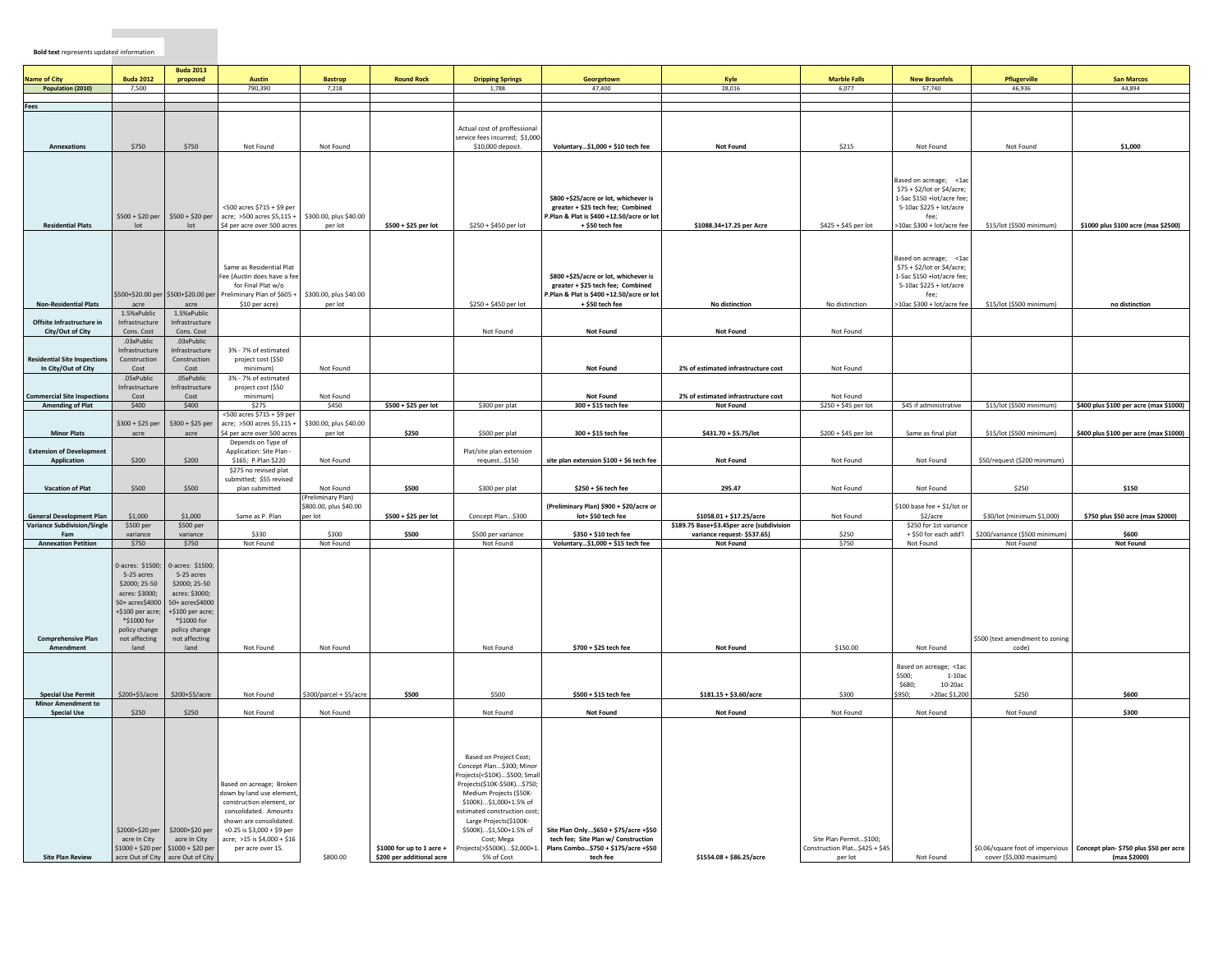|                                                     |                                                                                   |                                                                                   | Based on acreage; Broken                                                                                                                                                                                                      |                                                                                                                                                                                                                                |                         |                                                                                                                                                                                |                                                                                                                                                                               |                                                                                           |                                                                                                                                                                                 |                                                                                                                                                                                                                                            |                                                                                                                                                                                                                        |                                                                                                  |
|-----------------------------------------------------|-----------------------------------------------------------------------------------|-----------------------------------------------------------------------------------|-------------------------------------------------------------------------------------------------------------------------------------------------------------------------------------------------------------------------------|--------------------------------------------------------------------------------------------------------------------------------------------------------------------------------------------------------------------------------|-------------------------|--------------------------------------------------------------------------------------------------------------------------------------------------------------------------------|-------------------------------------------------------------------------------------------------------------------------------------------------------------------------------|-------------------------------------------------------------------------------------------|---------------------------------------------------------------------------------------------------------------------------------------------------------------------------------|--------------------------------------------------------------------------------------------------------------------------------------------------------------------------------------------------------------------------------------------|------------------------------------------------------------------------------------------------------------------------------------------------------------------------------------------------------------------------|--------------------------------------------------------------------------------------------------|
|                                                     |                                                                                   |                                                                                   | down by land use element,<br>construction element, or<br>consolidated. Amounts                                                                                                                                                |                                                                                                                                                                                                                                |                         |                                                                                                                                                                                |                                                                                                                                                                               |                                                                                           |                                                                                                                                                                                 |                                                                                                                                                                                                                                            |                                                                                                                                                                                                                        |                                                                                                  |
|                                                     |                                                                                   |                                                                                   | shown are<br>consolidated.<0.25 is                                                                                                                                                                                            |                                                                                                                                                                                                                                |                         |                                                                                                                                                                                |                                                                                                                                                                               |                                                                                           |                                                                                                                                                                                 |                                                                                                                                                                                                                                            |                                                                                                                                                                                                                        |                                                                                                  |
|                                                     |                                                                                   |                                                                                   | \$1,173; >15 acres is<br>$$1,414.00 + $5$ per acre                                                                                                                                                                            |                                                                                                                                                                                                                                |                         |                                                                                                                                                                                |                                                                                                                                                                               |                                                                                           |                                                                                                                                                                                 |                                                                                                                                                                                                                                            | \$0.15/square foot of impervious                                                                                                                                                                                       |                                                                                                  |
| <b>Site Plan Revision Fee</b>                       | \$500                                                                             | \$500                                                                             | over 15.                                                                                                                                                                                                                      | Not Found                                                                                                                                                                                                                      | \$500                   | \$500                                                                                                                                                                          | \$250                                                                                                                                                                         | <b>Not Found</b>                                                                          | Not Found                                                                                                                                                                       | Not Found                                                                                                                                                                                                                                  | cover (\$300 minimum)                                                                                                                                                                                                  |                                                                                                  |
| <b>Zoning Change</b>                                | Based on<br>acreage; 0-5<br>\$950; 5-25<br>\$2200; 25-50<br>\$2200; 50+<br>\$2400 | Based on<br>acreage; 0-5<br>\$950; 5-25<br>\$2200; 25-50<br>\$2200; 50+<br>\$2400 | Range based on acreage;<br><0.25 \$1105; >15 \$2780 +<br>\$61 per acre                                                                                                                                                        | \$300/parcel + \$5/acre                                                                                                                                                                                                        | \$750                   | \$500/lot, tract, or parcel                                                                                                                                                    | 0-5 acres\$500; each add'l 5<br>acres\$75 (Maximum \$2000) +\$15<br>tech fee; Rezoning to PUD\$1,000(0-5<br>acres) + \$100 each add'l 5 acres +\$50<br>tech fee               | \$407.68 + \$3.45/acre (applicant requested<br>postponement\$66.40)                       | Based on acreage; 0-5ac<br>\$300; 6-10ac \$750; 10+ \$1000 \$15 per notification sign                                                                                           | Based on acreage; <1ac<br>\$500;<br>$1-10ac$<br>\$680;<br>10-20ac<br>\$950;<br>>20ac \$1,200                                                                                                                                               | Based on acreage;<br><5ac \$500;<br>5-10ac \$1,000;<br>>10ac \$2,500                                                                                                                                                   | Change to MF 12, 18, 24 - \$1000 plus<br>\$50 acre; All other categories \$750<br>plus \$50 acre |
| <b>PUD-Site Plan</b>                                | \$1500+\$25 per<br>acre                                                           | \$1500+\$25 per<br>acre                                                           | Based on acreage; <10<br>\$3000; < 100 \$8725;<br>>100ac \$9580 +\$24 per<br>acre over 100 and \$11 per<br>acre over \$1000                                                                                                   | Same as site plan                                                                                                                                                                                                              | \$2000 + \$200 per acre | PUD Request Fee\$5,000<br>per district + \$150 per acre                                                                                                                        | \$3,000 (includes 5 hrs Staff Meetings) +<br>staff time @ rate to be determined +<br>legal fees @ \$225 hr. Rate will be<br>higher if billed at higher rate +\$50 tech<br>fee | <b>Not Found</b>                                                                          | Site Plan based on acreage (3-<br>5 \$300; 6-10 \$750; 10+<br>\$1,000) Zoning based on<br>acreage (0-5 \$2,000; 5-10<br>\$2,500; 10-15 \$3,500; 15-20<br>\$4,500; 20+ \$6,000); |                                                                                                                                                                                                                                            | Based on acreage;<br><50ac \$2,500;<br>>50ac \$5,000                                                                                                                                                                   | \$1500 plus \$100 acre (max \$4000)                                                              |
| <b>PUD Site Plan Minor</b>                          | \$2000+\$20 per<br>acre In City/<br>\$1000+\$20 per                               | \$2000+\$20 per<br>acre In City/<br>\$1000+\$20 per                               |                                                                                                                                                                                                                               |                                                                                                                                                                                                                                |                         |                                                                                                                                                                                | \$1,500 (includes 5 hrs Staff Meetings) +<br>staff time @ rate to be determined +<br>legal fees @ \$225 hr. Rate will be<br>higher if billed at higher rate +\$25 tech        |                                                                                           |                                                                                                                                                                                 |                                                                                                                                                                                                                                            |                                                                                                                                                                                                                        |                                                                                                  |
| Amendment<br><b>Zoning Verification Letter</b>      | acre Out of City<br>\$25 per lot                                                  | acre Out of City<br>\$25 per lot                                                  | \$17                                                                                                                                                                                                                          | Not Found<br>Not Found                                                                                                                                                                                                         | \$500<br>\$50           | Not Found<br>\$25                                                                                                                                                              | fee<br>\$50 +\$6 tech fee                                                                                                                                                     | <b>Not Found</b><br>\$60                                                                  | Not Found<br>Not Found                                                                                                                                                          | Not Found                                                                                                                                                                                                                                  | \$1,000<br>Not Found                                                                                                                                                                                                   | not found                                                                                        |
| <b>Administrative Exception</b>                     | \$250 per<br>exception                                                            | \$250 per<br>exception                                                            |                                                                                                                                                                                                                               | Not Found                                                                                                                                                                                                                      |                         | Not Found                                                                                                                                                                      | \$300 + \$10 tech fee                                                                                                                                                         | <b>Not Found</b>                                                                          | Not Found                                                                                                                                                                       | Not Found                                                                                                                                                                                                                                  | \$50/request (\$200 minimum)                                                                                                                                                                                           |                                                                                                  |
|                                                     |                                                                                   |                                                                                   |                                                                                                                                                                                                                               |                                                                                                                                                                                                                                |                         |                                                                                                                                                                                | \$3,000 (includes 5 hrs Staff Meetings) +<br>staff time @ rate to be determined +<br>legal fees @ \$225 hr. Rate will be                                                      |                                                                                           | Based on acreage<br>$\mathbf{0}$<br>5 \$2,000;<br>$5-$<br>$10 -$<br>10 \$2,500;<br>15 \$3,500;<br>$15 - 20$                                                                     |                                                                                                                                                                                                                                            |                                                                                                                                                                                                                        |                                                                                                  |
| <b>Development Agreement</b>                        | \$2,000                                                                           | \$2,000                                                                           |                                                                                                                                                                                                                               | Not Found                                                                                                                                                                                                                      |                         | \$5,000 per agreement plus<br>\$75 per acre                                                                                                                                    | higher if billed at higher rate +\$50 tech<br>fee                                                                                                                             | <b>Not Found</b>                                                                          | \$4,500;<br>$20+$<br>\$6,000                                                                                                                                                    | Not Found                                                                                                                                                                                                                                  | Not Found                                                                                                                                                                                                              | \$1,500 plus \$100 acre (Max \$4000)                                                             |
|                                                     |                                                                                   |                                                                                   | None (see residential<br>review and trade permit<br>fees); COA has after hours<br>inspection fee,<br>investigation fee, re-                                                                                                   |                                                                                                                                                                                                                                |                         | \$100 for inspections above<br>those included in the initial                                                                                                                   | Included with building permit fee; re-<br>inspection 1st\$35, 2nd \$70,                                                                                                       |                                                                                           | Included with building permit<br>fee, which is based on square<br>footage. Reinspections are<br>\$35 New Const. / \$100                                                         | Included with building                                                                                                                                                                                                                     |                                                                                                                                                                                                                        |                                                                                                  |
| <b>Residential Inspections</b>                      | \$55                                                                              | \$55                                                                              | inspection fee.<br>None (see commercial                                                                                                                                                                                       | Not Found                                                                                                                                                                                                                      |                         | building permit fee<br>Based on Value of                                                                                                                                       | 3rd\$140                                                                                                                                                                      | \$54                                                                                      | Remodel                                                                                                                                                                         | permit fee                                                                                                                                                                                                                                 | \$42                                                                                                                                                                                                                   | \$40 per hour                                                                                    |
| <b>Commercial Inspections</b>                       | \$75                                                                              | \$75                                                                              | review and trade permit<br>fees); COA has after hours<br>inspection fee,<br>investigation fee, re-<br>inspection fee.                                                                                                         | Not Found                                                                                                                                                                                                                      |                         | Construction (includes plan<br>review, permit fee, and<br>inspections); Range from<br>\$160 (<\$10K) to \$3,525<br>(\$500K - \$1mil)                                           | Included with building permit fee; re-<br>inspection 1st\$50, 2nd \$100,<br>3rd\$200                                                                                          | \$66                                                                                      | Included with building permit<br>fee, which is based on square<br>footage. Reinspections are<br>\$100                                                                           | Included with building<br>permit fee                                                                                                                                                                                                       | \$50                                                                                                                                                                                                                   | \$40 per hour                                                                                    |
| <b>Residential (Building)Plan</b><br><b>Reviews</b> | \$75 flat fee                                                                     | \$75                                                                              | New construction (volume<br>builder) \$19; Initial review<br>fee \$125; Express Review<br>\$4; Condo review \$440                                                                                                             | Based on valuation;<br><\$1,000\$15; \$1K-<br>\$50K\$15 + \$5 each<br>add'l \$1,000; \$50K-<br>\$100K\$260 + \$4<br>add'l thousand; \$100K<br>$-$ \$500K\$460 +\$3<br>add'l thousand;<br>\$500K\$1,660 + \$2<br>add'l thousand |                         | Based on Value of<br>Construction (includes plan<br>review, permit fee, and<br>inspections); Range from<br>\$160 (<\$10K) to \$3,525<br>(\$500K - \$1mil)                      | no cost for 2 stories or under and four<br>living units or less. If greater than the<br>fee is 1/2 the building permit fees.                                                  | 25% of base permit fee, which depends on<br>value of project.                             | $<$ 3,000SF\$50;<br>>3,000SF\$150                                                                                                                                               | Based on valuation; <1K<br>\$20;<br>1K-<br>50K \$20/1st 1K + \$5/each<br>add'l K:<br>50K-100K<br>\$265/1st 50K + \$4/each<br>add'l K; 100K-500K<br>\$465/1st 100K + \$3/each<br>add'l K; >500K<br>\$1,665/1st \$500K +<br>\$2/each add'l K | Included with building permit<br>fee.                                                                                                                                                                                  | \$0.40 per sqft single family building<br>permit / \$0.60 per sqft all other<br>building permit  |
| Commercial (Building)Plan<br><b>Reviews</b>         | .13 per SF up to<br>10,000SF Call for<br>Fee above<br>10,000SF                    | \$.13/SF                                                                          | <b>Based on Valuation</b><br>$<$ \$2,500\$63;<br>$<$ \$5,000\$188;<br><\$2,000,000\$188+\$1.25<br>per\$1000;<br><\$10,000,000\$150 +\$1.00<br>per \$1000;<br>\$10,000,000\$12,275+\$1. Same as residential<br>00 per \$10,000 | plan review                                                                                                                                                                                                                    |                         | Based on Value of<br>Construction (includes plan<br>review, permit fee, and<br>inspections); Range from<br>\$160 (<\$10K) to \$3,525<br>(\$500K - \$1mil)<br>Based on Value of | 1/2 of permit fee, which is determined<br>fire services review fee                                                                                                            | by Area x Valuation + Base Fee + $$250$ 25% of base permit fee + $$102.64/hour$<br>worked | Based on square footage;<br>$<$ 10K\$150;<br>10K<br>30K\$300; >30K\$300                                                                                                         | Based on valuation; <1K<br>\$20;<br>1K-<br>50K \$20/1st 1K + \$5/each<br>add'l K;<br>50K-100K<br>\$265/1st 50K + \$4/each<br>add'l K; 100K-500K<br>\$465/1st 100K + \$3/each<br>add'l K; >500K<br>\$1,665/1st \$500K +<br>\$2/each add'l K | <\$100K<br>Based on valuation:<br>\$50.00;<br>\$100K-<br>\$500K \$323/1st<br>\$100K+\$1.82/add'l 1K; \$500K<br>\$1 mil \$1,050/1st \$500K +<br>\$1.54/add'l \$1K; >\$1mil<br>\$1,820/1st \$1mil + \$1.00/add'l<br>\$1K | \$0.60 per sqft- Building permit                                                                 |
| <b>Pool Permits</b>                                 | Res\$80;<br>Comm\$120                                                             | Res\$80;<br>Comm\$120                                                             | Based on valuation;<br>Separate fee for each MEP;<br>Range from <\$500 \$30<br>each MEP - \$50,000 \$250<br>each MEP                                                                                                          | Not Found                                                                                                                                                                                                                      |                         | Construction (includes plan<br>review, permit fee, and<br>inspections); Range from<br>\$160 (<\$10K) to \$3,525<br>(\$500K - \$1mil)                                           | \$55 private, \$95 public                                                                                                                                                     | \$120.75 base permit fee + \$54.34/inspection                                             | \$100                                                                                                                                                                           | Not Found                                                                                                                                                                                                                                  | Above ground \$60.00;<br>In-ground (no heater) \$144;<br>In-ground (heated) \$186;                                                                                                                                     | \$100                                                                                            |
| <b>Sprinkler Permits</b>                            | Res\$80;<br>Comm\$100                                                             | Res\$80;<br>Comm\$100                                                             | Not Found                                                                                                                                                                                                                     | Not Found                                                                                                                                                                                                                      |                         | Based on Value of<br>Construction (includes plan<br>review, permit fee, and<br>inspections); Range from<br>\$160 (<\$10K) to \$3,525<br>(\$500K - \$1mil)                      | \$250 application + \$25 permit                                                                                                                                               | $$57.50 + $46/$ inspection                                                                | Not Found                                                                                                                                                                       | Not listed                                                                                                                                                                                                                                 | \$65.00                                                                                                                                                                                                                |                                                                                                  |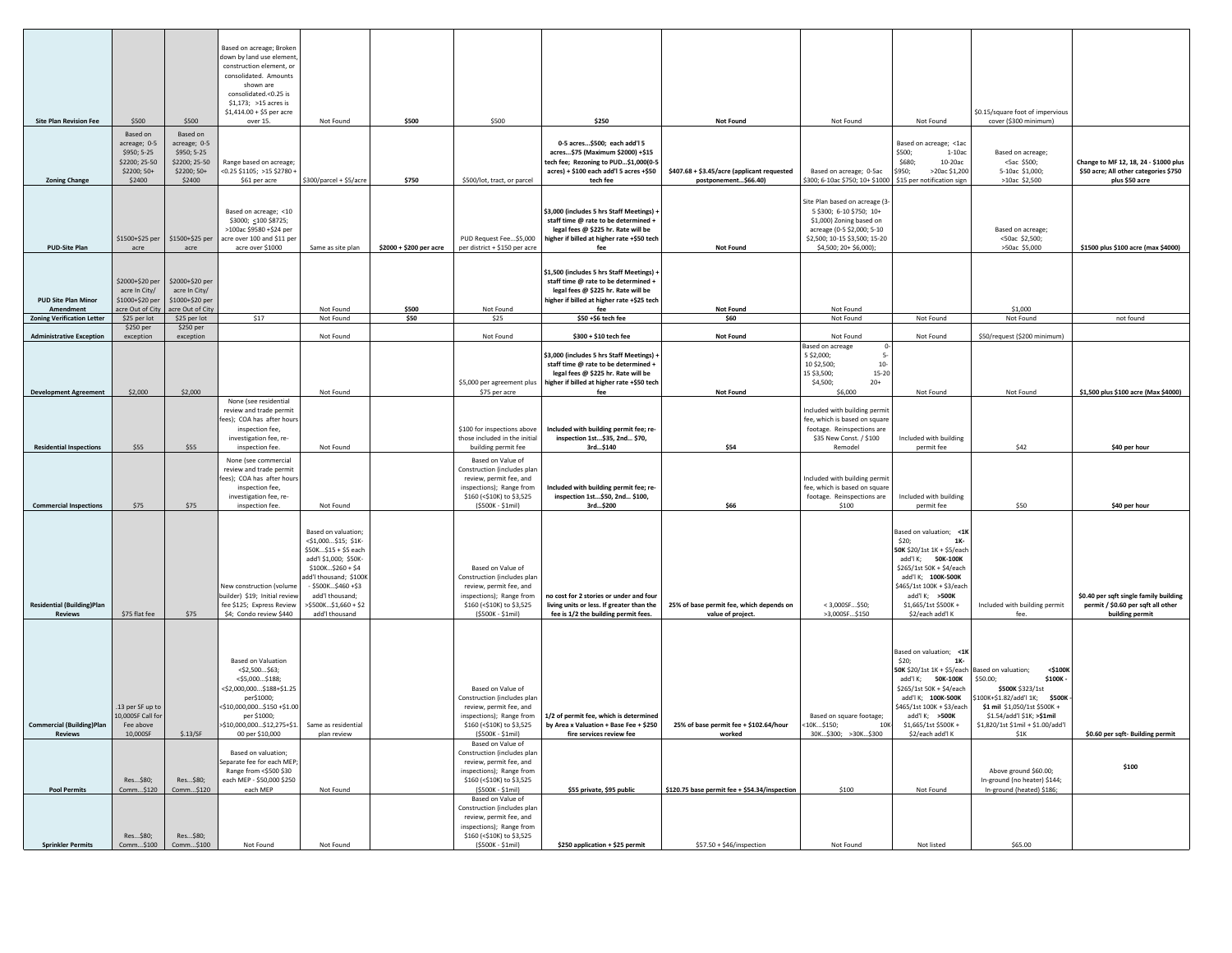|                                            |                                   |                                        |                                                                                                                            |                                               |                         |                                                        |                                                                                |                                             |                                                    |                                                        | Varies depending on construction                                      |                                                                             |
|--------------------------------------------|-----------------------------------|----------------------------------------|----------------------------------------------------------------------------------------------------------------------------|-----------------------------------------------|-------------------------|--------------------------------------------------------|--------------------------------------------------------------------------------|---------------------------------------------|----------------------------------------------------|--------------------------------------------------------|-----------------------------------------------------------------------|-----------------------------------------------------------------------------|
|                                            |                                   |                                        |                                                                                                                            |                                               |                         | Based on Value of<br>Construction (includes plan       |                                                                                |                                             |                                                    |                                                        | Single Family \$42;<br>type;<br>Duplex \$84;                          |                                                                             |
|                                            |                                   |                                        | Broken down by new<br>construction and remodels;                                                                           | $$10$ base fee + $$10$                        |                         | review, permit fee, and<br>inspections); Range from    |                                                                                |                                             |                                                    | $$15 + $10$ for 1st                                    | Triplex \$126;<br>Town Homes \$42 per unit;                           |                                                                             |
| Mechanical Permits Per Unit Comm. per Unit | \$55 Res/\$85                     | \$55 Res/\$85                          | Based on valuation; <\$500 first \$1,000 value + \$2<br>Comm. per Unit is \$29; \$45-50,000 is \$190. every add'I thousand |                                               |                         | \$160 (<\$10K) to \$3,525<br>(\$500K - \$1mil)         | Inside City\$35; Outside\$150                                                  | \$54.34                                     | Res \$65;<br>Comm 100.00 + \$10/ton                | thousand tons + \$5 each<br>add'l ton                  | Apartments/Motels \$25 per unit;<br>Non-Residential \$50              | res \$50-\$75; comm \$75-\$150                                              |
|                                            |                                   |                                        |                                                                                                                            |                                               |                         |                                                        |                                                                                |                                             |                                                    |                                                        |                                                                       |                                                                             |
|                                            |                                   |                                        |                                                                                                                            |                                               |                         |                                                        |                                                                                |                                             |                                                    |                                                        | Varies depending on construction                                      |                                                                             |
|                                            |                                   |                                        |                                                                                                                            |                                               |                         | Based on Value of<br>Construction (includes plan       |                                                                                |                                             |                                                    |                                                        | Single Family \$42;<br>type;<br>Duplex \$84;                          |                                                                             |
|                                            |                                   |                                        | Broken down by new<br>construction and remodels; \$15 base fee + .35 per                                                   |                                               |                         | review, permit fee, and<br>inspections); Range from    |                                                                                |                                             |                                                    | \$15 base fee + charge for                             | Triplex \$126;<br>Town Homes \$42 per unit;                           |                                                                             |
| <b>Electrical Permits</b>                  | \$55 Res/\$75<br>Comm.            | \$55 Res/\$75<br>Comm.                 | Based on valuation; <\$500<br>is \$29; \$45-50,000 is \$244.                                                               | SF; \$30 for t-pole if<br>needed              |                         | \$160 (<\$10K) to \$3,525<br>(\$500K - \$1mil)         | Inside City\$35; Outside\$150                                                  | \$54.34                                     | Res \$65;<br>Comm \$150 per 10,000 sq ft           | type of work being done;<br>Varies from \$7-\$135:     | Apartments/Motels \$25 per unit<br>Non-Residential \$50               | res \$50-\$75; comm \$75-\$150                                              |
|                                            |                                   |                                        |                                                                                                                            |                                               |                         |                                                        |                                                                                |                                             |                                                    |                                                        |                                                                       |                                                                             |
|                                            |                                   |                                        |                                                                                                                            |                                               |                         |                                                        |                                                                                |                                             |                                                    |                                                        | Varies depending on construction                                      |                                                                             |
|                                            |                                   |                                        |                                                                                                                            |                                               |                         | Based on Value of<br>Construction (includes plan       |                                                                                |                                             |                                                    |                                                        | Single Family \$42<br>type;                                           |                                                                             |
|                                            |                                   |                                        | Broken down by new                                                                                                         |                                               |                         | review, permit fee, and                                |                                                                                |                                             |                                                    |                                                        | Duplex \$84;<br>Triplex \$126;                                        |                                                                             |
|                                            | \$55 Res/\$85                     | \$55 Res/\$85                          | construction and remodels;<br>Based on valuation; <\$500                                                                   | \$10 base fee + \$.35<br>per SF; \$20 per gas |                         | inspections); Range from<br>\$160 (<\$10K) to \$3,525  |                                                                                |                                             | Res \$65;<br>Comm 100.00 + 5.00 per                | \$15 base fee + charge for<br>type of work being done; | Town Homes \$42 per unit;<br>Apartments/Motels \$25 per unit          |                                                                             |
| <b>Plumbing Permits</b>                    | Comm.                             | Comm.                                  | is \$29; \$45-50,000 is \$208.                                                                                             | test if needed                                |                         | (\$500K - \$1mil)                                      | Inside City\$35; Outside\$150                                                  | \$54.34                                     | fixture                                            | Varies from \$5-\$15;                                  | Non-Residential \$50                                                  | res \$50-\$75; comm \$75-\$150                                              |
|                                            | Annexation-<br>\$350.00 Zoning    | Annexation<br>350.00 Zoning-           |                                                                                                                            |                                               |                         | Public Notice Signage\$100                             | 1st notification is included, \$75 for                                         |                                             |                                                    | \$15 per zoning notice                                 |                                                                       |                                                                             |
| <b>Publication Fees</b>                    | \$70.00                           | \$70.00                                | Not Found                                                                                                                  | Not Found                                     |                         | deposit (portion refundable)                           | additional notifications                                                       | \$181.15                                    | Not Found<br>Initial Fee \$5,000;                  | sign in ROW                                            | Included with application fee                                         | \$75 renotification fee                                                     |
| <b>SOB License Fee</b>                     | \$300.00                          | \$300.00                               | Not Found                                                                                                                  | \$500/year                                    |                         | Not Found                                              | New License\$100; Renewal\$50                                                  | See SUP fee                                 | Annual Renewal \$500;<br>Employee License \$50     | \$500 annually                                         | Application fee \$2,500;<br>Employee license \$300                    |                                                                             |
|                                            |                                   |                                        | \$750 temp CO, \$500                                                                                                       |                                               |                         |                                                        |                                                                                |                                             |                                                    |                                                        |                                                                       |                                                                             |
|                                            | \$75 new                          | \$75 new                               | refund if permanent<br>obtained w/l 30 days:                                                                               |                                               |                         | Included with building                                 | \$50 for new buildings, \$80 for existing                                      | Res\$78.49: Comm\$90.56 + \$78.49/hr        |                                                    |                                                        |                                                                       |                                                                             |
| Cert. of Occ Temp/Perm                     | construction;                     | construction;                          | \$225 each add'l 30 days.<br>\$750 temp CO, \$500                                                                          | Not Found                                     | \$250                   | permit fees                                            | buildings                                                                      | inspection if needed                        | Comm\$35                                           | \$50                                                   | \$100 missed CO fee                                                   | \$25 per unit                                                               |
| Cert of Occ Temp/Perm                      |                                   |                                        | refund if permanent<br>obtained w/l 30 days;                                                                               |                                               |                         | Included with building                                 |                                                                                | Res\$78.49; Comm\$90.56 + \$78.49/hr        |                                                    |                                                        |                                                                       |                                                                             |
| Vacant or Unused >1 year                   | \$150                             | \$150                                  | \$225 each add'l 30 days.<br>Review-Freestanding \$30;                                                                     | Not Found                                     |                         | permit fees                                            | \$100 + \$10 tech fee                                                          | inspection if needed                        | Comm\$35                                           | \$50                                                   | \$100 missed CO fee                                                   | not found                                                                   |
|                                            |                                   |                                        | Review-Wall Sign \$20;<br>Review-Banners \$20;                                                                             |                                               |                         |                                                        |                                                                                |                                             |                                                    |                                                        |                                                                       |                                                                             |
|                                            |                                   |                                        | Sign Permit \$0.55 per SF;                                                                                                 |                                               |                         |                                                        | \$75 per sign; Open House/Model                                                |                                             |                                                    |                                                        | Permanent Sign \$75;                                                  |                                                                             |
|                                            |                                   | \$85.00+.50 per \$85.00+.50 per        | Banner Permit \$80;<br>Sign Removal&Relocation                                                                             | \$50 first sign + \$5                         |                         | Based on sign area; 0 -                                | Home Sign\$25 + \$5/add'l sign;<br>Temporary Event Sign\$25 up to 5            | Based on square footage; Range from \$30.19 |                                                    |                                                        | Master Sign Plan \$100; Common                                        | Sign Plan \$100; Temporary Sign   \$1/sqft (\$50 min.); Off-premise signs / |
| <b>Signs Non-Electrical</b>                | SF per sign area SF per sign area |                                        | \$120;                                                                                                                     | each add'l sign                               |                         | 12SF\$25; 100SF+\$225                                  | signs, then \$5 add'l sign + \$6 tech fee                                      | to \$392.44                                 | \$50 + 2.00 per sq ft                              |                                                        | \$30 for temporary banner \$25; Banners No charge;                    | billboards \$250                                                            |
|                                            |                                   |                                        |                                                                                                                            |                                               |                         |                                                        |                                                                                |                                             |                                                    |                                                        | Permanent Sign \$75;<br>Master Sign Plan \$100; Common                |                                                                             |
| <b>Signs Electrical</b>                    | \$100.00+.50 per \$100.00+.50 per | SF per sign area SF per sign area      | Not Found                                                                                                                  | Same as above                                 |                         | No distinction                                         | No distinction                                                                 | No distinction                              | \$50 + 2.00 per sq ft                              | Not Found                                              | Sign Plan \$100; Temporary Sign<br>\$25; Banners No charge;           | Illuminated each \$30 Plan Check, \$35<br>Permit                            |
| <b>Signs Electrical Inspection</b>         | \$75 Comm./\$55<br>Res            | \$75 Comm./\$55<br>Res                 | Not Found                                                                                                                  | Not Found                                     |                         | Included with sign permit fee                          | Included with sign permit fee                                                  | \$54.34                                     | Not Found                                          | Not Found                                              | Included with application fee;<br>Reinspection \$42                   | Monument or Pole \$60 Plan Check, \$50<br>Permit                            |
|                                            |                                   |                                        |                                                                                                                            | Moving structure                              | Res \$35 / Comm Based   |                                                        |                                                                                |                                             |                                                    | <100K cu. ft. \$50;<br>>100Kcu. ft. \$0.50 each        |                                                                       |                                                                             |
| <b>Demolition Permit</b>                   | \$100                             | \$100                                  | \$55 each                                                                                                                  | permit \$100                                  | on valuation            | Res\$100; Comm\$200                                    | Res\$65/story; Comm\$115/story                                                 | \$54                                        | Residential \$25                                   | add'l 1K cu. ft.                                       | Not Found                                                             | res \$25; all other \$175                                                   |
|                                            |                                   |                                        |                                                                                                                            |                                               |                         |                                                        |                                                                                |                                             |                                                    |                                                        |                                                                       |                                                                             |
|                                            |                                   |                                        |                                                                                                                            |                                               |                         |                                                        |                                                                                |                                             |                                                    | Based on valuation; <1K<br>\$20;<br>1K-                |                                                                       |                                                                             |
|                                            |                                   |                                        |                                                                                                                            |                                               |                         |                                                        |                                                                                |                                             |                                                    | 50K \$20/1st 1K + \$5/each                             |                                                                       |                                                                             |
|                                            |                                   |                                        |                                                                                                                            |                                               |                         | Based on Value of                                      |                                                                                |                                             |                                                    | add'l K;  50K-100K<br>\$265/1st 50K + \$4/each         |                                                                       |                                                                             |
|                                            |                                   |                                        |                                                                                                                            |                                               |                         | Construction (includes plan<br>review, permit fee, and |                                                                                |                                             |                                                    | add'l K; 100K-500K<br>\$465/1st 100K + \$3/each        | <200 SF No Permit Required;                                           |                                                                             |
|                                            |                                   |                                        |                                                                                                                            | Same as residential                           |                         | inspections); Range from<br>\$160 (<\$10K) to \$3,525  | Over 144 sq ft\$85 + \$0.05/sq. ft. plus<br>individual MEP fees; Under 144 sq. | Review25% of base permit fee:               | Plan Review \$50;<br><b>Building Permit \$100:</b> | add'l K; >500K<br>\$1,665/1st \$500K +                 | >200SF no MEP(portable) \$48;<br>>200SF no MEP(perm.) \$60; Each      |                                                                             |
| <b>Accessory Building</b>                  | \$55                              | \$55                                   |                                                                                                                            | permit fees                                   |                         | (\$500K - \$1mil)<br>\$100 for inspections above       | ft\$35 + MEP permit fees                                                       | \$51.75/inspection                          | MEP \$65 each                                      | \$2/each add'l K                                       | MEP add \$42                                                          | pre-built \$25; built on site \$50                                          |
| Acc. Building Re-Inspection                | \$55                              | \$55                                   |                                                                                                                            | Not Found                                     |                         | those included in the initial<br>building permit ree   | 1st\$35; 2nd\$70; 3rd\$140                                                     | \$54.35                                     | \$35                                               | Not Found                                              | \$42 regular inspection fee                                           | \$40 per inspection                                                         |
|                                            |                                   |                                        |                                                                                                                            |                                               |                         |                                                        |                                                                                |                                             |                                                    |                                                        |                                                                       |                                                                             |
|                                            |                                   |                                        |                                                                                                                            |                                               |                         |                                                        |                                                                                |                                             |                                                    | Based on valuation; <1K<br>\$20;<br>1K-                |                                                                       |                                                                             |
|                                            |                                   |                                        |                                                                                                                            |                                               |                         |                                                        |                                                                                |                                             |                                                    | 50K \$20/1st 1K + \$5/each                             |                                                                       |                                                                             |
|                                            |                                   |                                        |                                                                                                                            |                                               |                         | Based on Value of<br>Construction (includes plan       | Over 144 sq ft\$85 + \$0.05/sq. ft. plus                                       |                                             |                                                    | \$265/1st 50K + \$4/each<br>add'l K; 100K-500K         |                                                                       |                                                                             |
|                                            |                                   |                                        | Based on valuation: Bldg.                                                                                                  |                                               |                         | review, permit fee, and                                | individual MEP fees: Under 144 sq.<br>ft\$35 + MEP permit fees                 |                                             | Res \$100 + \$65 each MEP;                         | \$465/1st 100K + \$3/each<br>add'l K: >500K            |                                                                       |                                                                             |
|                                            | \$0.13per SF                      | \$0.13per SF                           | M,E,P are separate fees.<br><\$500 \$29 each; <\$45-                                                                       | Same as new                                   | \$35 to \$1200 based on | inspections); Range from<br>\$160 (<\$10K) to \$3,525  | (Commercial \$250 + .08 /sqft + MEP                                            |                                             | Comm \$3.75/sq. ft. + \$100                        | \$1,665/1st \$500K +                                   |                                                                       |                                                                             |
| <b>Building Permit Remodel</b>             | Comm./ \$75 Res Comm./ \$75 Res   |                                        | \$50,000 \$250 each                                                                                                        | construction                                  | valuation               | (\$500K - \$1mil)                                      | permits)                                                                       | not found                                   | each MEP                                           | \$2/each add'l K                                       | \$72 + \$42 each MEP                                                  | 1/2 of new construction fee                                                 |
|                                            |                                   |                                        |                                                                                                                            |                                               |                         |                                                        |                                                                                |                                             |                                                    |                                                        | On-Site Tree Mitigation fee-in-<br>lieu / Based on DBH; <8" No Fee;   |                                                                             |
|                                            |                                   |                                        |                                                                                                                            |                                               |                         |                                                        |                                                                                |                                             |                                                    |                                                        | DBH 8-18" \$150; 20-34" \$150;<br>DBH 40+ \$300; 18-25inches          |                                                                             |
|                                            |                                   |                                        |                                                                                                                            |                                               |                         |                                                        |                                                                                |                                             |                                                    |                                                        | Mitigation 3:1 Fees \$450; Class 6<br>"Heritage Tree"- Trees with DBH |                                                                             |
|                                            | Res                               | \$75 Comm./\$55 \$75 Comm./\$55<br>Res |                                                                                                                            | Not Found                                     |                         | Not Found                                              | <b>Not Found</b>                                                               | <b>Not Found</b>                            | Fee not listed                                     | Not Found                                              | 25 inches or more Mitigation 3:1<br>Fee \$450                         |                                                                             |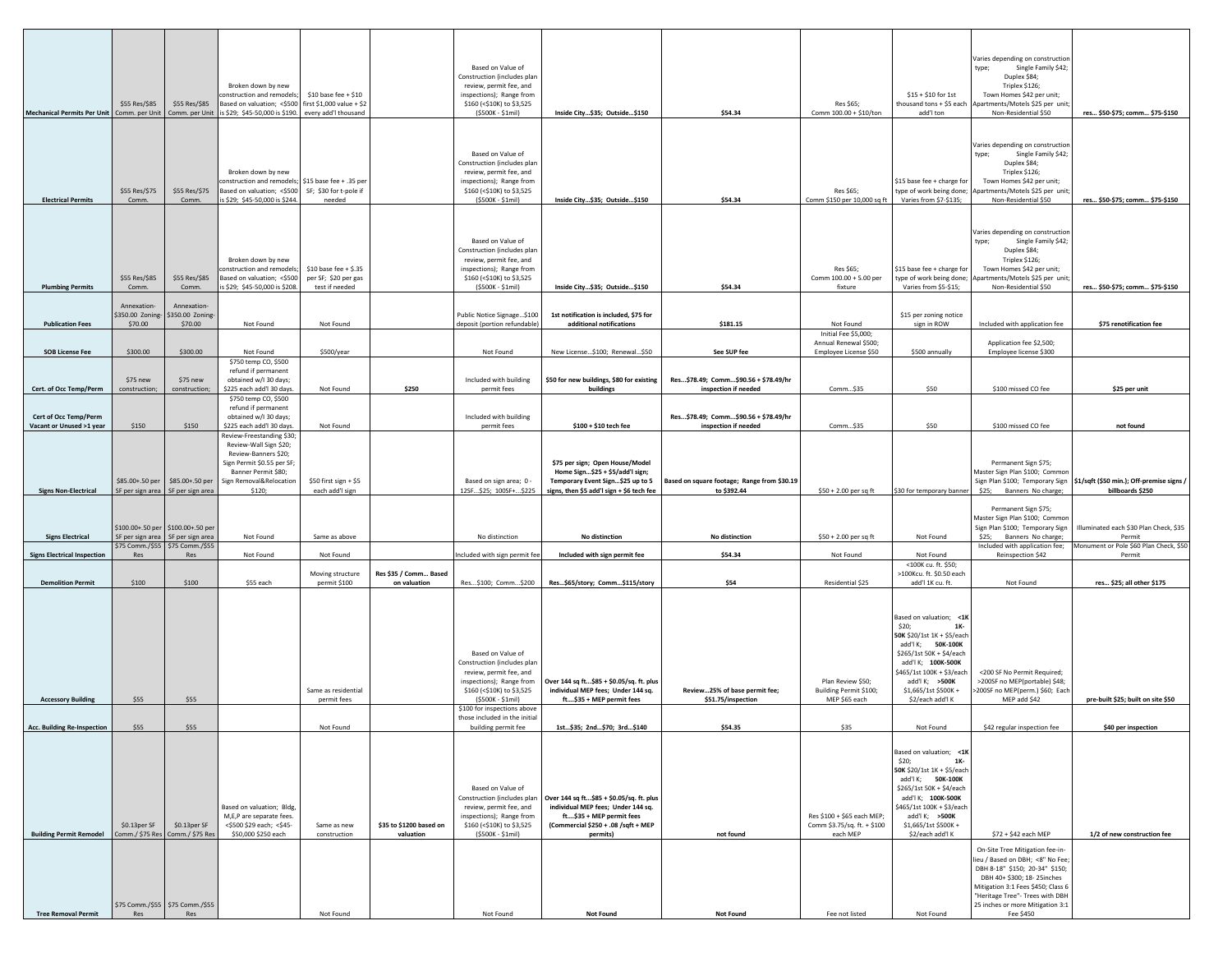|                                           |                 | \$75Comm/\$55 \$75Comm/\$55         |                       |                                 |        |                                      |                  |                  |                |                        |                      |                                                                                                                         |
|-------------------------------------------|-----------------|-------------------------------------|-----------------------|---------------------------------|--------|--------------------------------------|------------------|------------------|----------------|------------------------|----------------------|-------------------------------------------------------------------------------------------------------------------------|
| <b>Tree Removal Permit Review</b>         | Res             | Res                                 |                       | Not Found                       |        | Not Found                            | <b>Not Found</b> | <b>Not Found</b> | Fee not listed | Not Found              | Review fee not found |                                                                                                                         |
| <b>Street Closure</b>                     | \$100           | \$100                               |                       | Not Found                       |        | \$250; Extension\$100                | <b>Not Found</b> | \$150            | Not Found      | Not Found              | not found            |                                                                                                                         |
| <b>Contractor Registration</b><br>(Group) | \$25/year       | \$25/year                           | \$55 per registration | \$25 master; \$10<br>journeyman |        | Master\$100/yr;<br>Journeyman\$25/yr | <b>Not Found</b> | \$12.05          | Fee not listed | Gen. Contractor \$200: | not found            | general contractor \$150 initial fee and<br>\$100 annual renewal fee; all other \$75<br>per year local registration fee |
|                                           |                 |                                     |                       |                                 |        |                                      |                  |                  |                |                        |                      |                                                                                                                         |
|                                           | Initial Red Tag | Initial Red Tag                     |                       |                                 |        |                                      |                  |                  |                |                        |                      |                                                                                                                         |
|                                           | \$50; Re-       | \$50; Re-                           |                       |                                 |        | Work begun w/o permit2x              |                  |                  |                |                        |                      |                                                                                                                         |
| <b>Red Tag</b>                            |                 | Inspection \$100   Inspection \$100 |                       | Not Found                       |        | original permit fee                  | <b>Not Found</b> | <b>Not Found</b> | Not Found      | Not Found              |                      | 100% of permit fee                                                                                                      |
| <b>Storm Water Fees</b>                   |                 |                                     | \$8.35                |                                 | \$2.75 |                                      | \$4.75           | No Fee           |                | No Fee                 |                      | \$6.74                                                                                                                  |
| Techonlogy/ My permit now<br>fee          |                 |                                     |                       |                                 |        |                                      |                  |                  |                |                        |                      | \$10                                                                                                                    |

hard copy map fee

11 x 17 - \$5 32 x 42 - \$40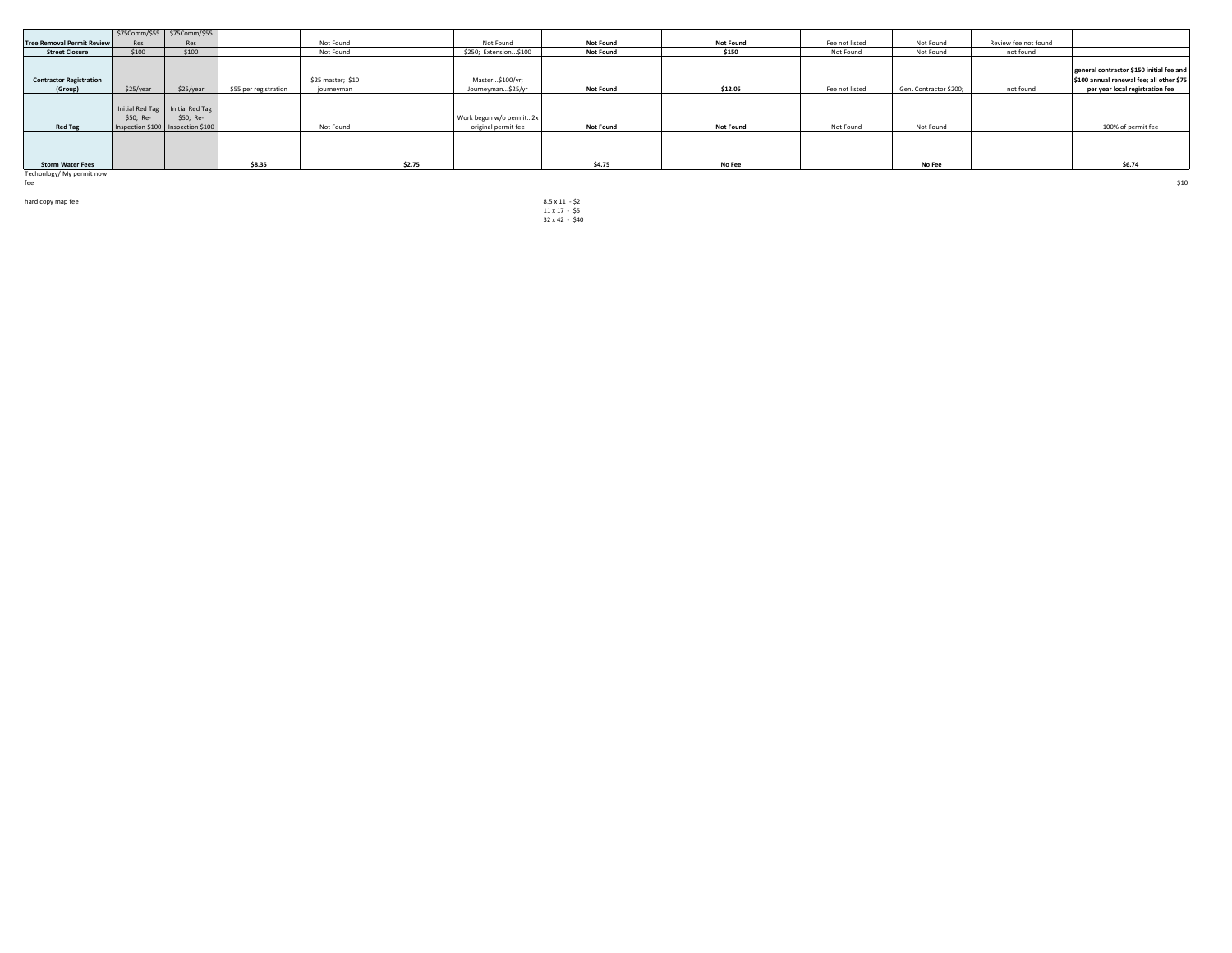## **ATTACHMENT A**

## **City of Buda**

**Residential Service** - 1X per week, 96 gallon cart only, Single stream recycling service

every-other- week, 96 gallon cart only

| <b>Description</b>                      |             | 10/1/11 | 10/1/12 | 10/1/13 | 10/1/14 | 10/1/15 |
|-----------------------------------------|-------------|---------|---------|---------|---------|---------|
| Month Service                           | \$14.67     | \$15.33 | \$16.02 | \$16.74 | \$17.49 |         |
| Extra Cart - Solid waste or recycle     |             | \$5.00  | \$5.23  | \$5.46  | \$5.71  | \$5.96  |
| Extra bag - 30-gallon, 20 lbs, with tag |             | \$5.00  | \$5.23  | \$5.46  | \$5.71  | \$5.96  |
|                                         |             |         |         |         |         |         |
| <b>Commercial Service: Solid Waste</b>  |             |         |         |         |         |         |
| <b>Description</b>                      | <b>Freg</b> |         |         |         |         |         |
| Cart                                    | 1X          | \$23.00 | \$24.15 | \$25.36 | \$26.63 | \$27.96 |
| 2 Cubic Yard                            |             |         |         |         |         |         |
|                                         | 1X          | \$57    | \$60    | \$63    | \$66    | \$69    |
|                                         | 2X          | \$128   | \$134   | \$141   | \$148   | \$156   |
|                                         | 3X          | \$188   | \$197   | \$207   | \$218   | \$229   |
|                                         | Extra PU    | \$40    | \$42    | \$44    | \$46    | \$49    |
| 3 Cubic Yard                            |             |         |         |         |         |         |
|                                         | 1X          | \$65    | \$68    | \$72    | \$75    | \$79    |
|                                         | 2X          | \$148   | \$155   | \$163   | \$171   | \$180   |
|                                         | 3X          | \$218   | \$229   | \$240   | \$252   | \$265   |
|                                         | Extra PU    | \$40    | \$42    | \$44    | \$46    | \$49    |
| 4 Cubic Yard                            |             |         |         |         |         |         |
|                                         | 1X          | \$71    | \$75    | \$78    | \$82    | \$86    |
|                                         | 2X          | \$153   | \$161   | \$169   | \$177   | \$186   |
|                                         | 3X          | \$225   | \$236   | \$248   | \$260   | \$273   |
|                                         | Extra PU    | \$45    | \$47    | \$50    | \$52    | \$55    |
| 6 Cubic Yard                            |             |         |         |         |         |         |
|                                         | 1X          | \$94    | \$99    | \$104   | \$109   | \$114   |
|                                         | 2X          | \$178   | \$187   | \$196   | \$206   | \$216   |
|                                         | 3X          | \$262   | \$275   | \$289   | \$303   | \$318   |
|                                         | 4X          | \$346   | \$363   | \$381   | \$401   | \$421   |
|                                         | 5X          | \$430   | \$452   | \$474   | \$498   | \$523   |
|                                         | Extra PU    | \$50    | \$53    | \$55    | \$58    | \$61    |
| 8 Cubic Yard                            |             |         |         |         |         |         |
|                                         | 1X          | \$112   | \$118   | \$123   | \$130   | \$136   |
|                                         | 2X          | \$212   | \$223   | \$234   | \$245   | \$258   |
|                                         | 3X          | \$329   | \$345   | \$363   | \$381   | \$400   |
|                                         | 4X          | \$429   | \$450   | \$473   | \$497   | \$521   |
|                                         | 5X          | \$529   | \$555   | \$583   | \$612   | \$643   |
|                                         | Extra PU    | \$60    | \$63    | \$66    | \$69    | \$73    |